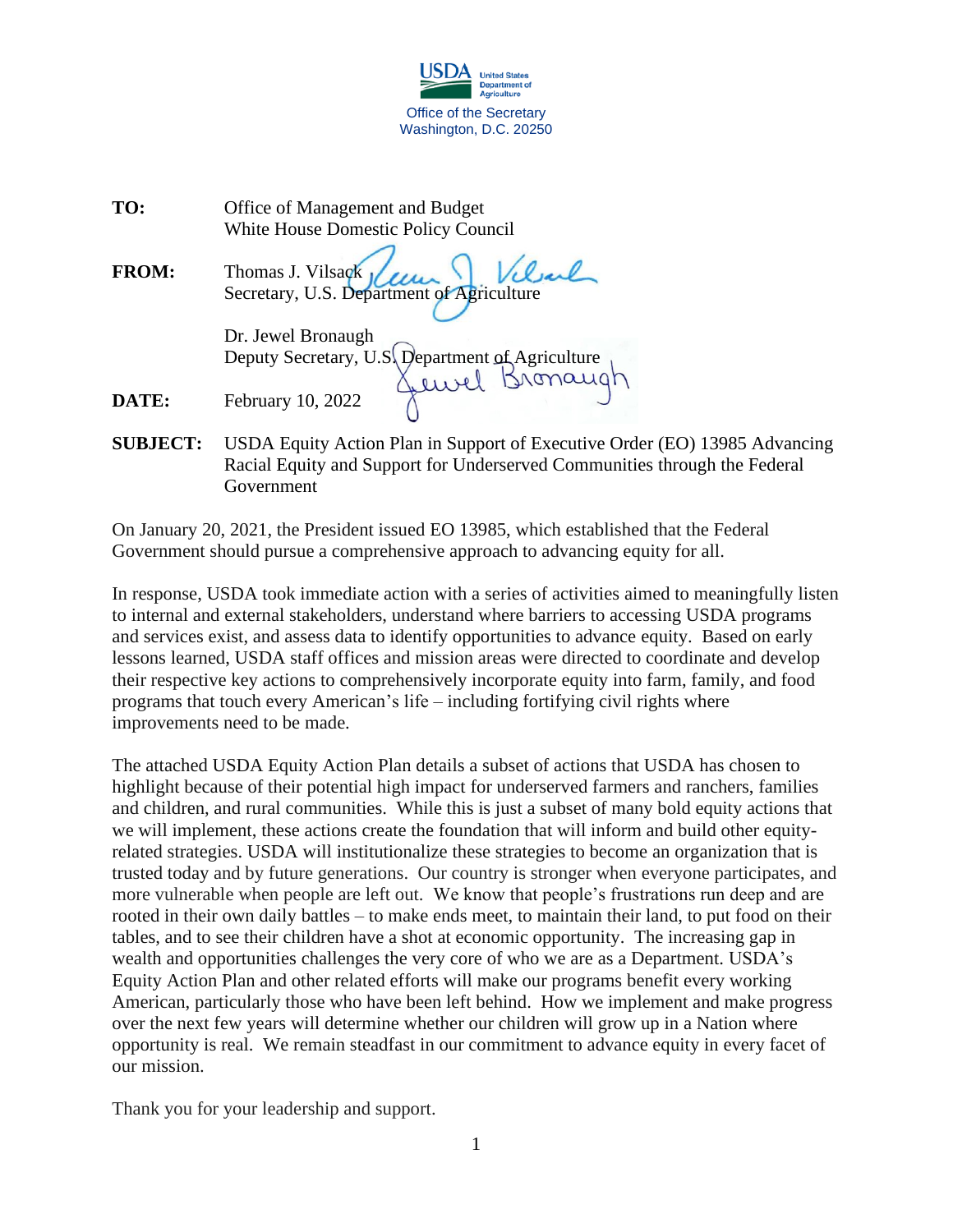### **EQUITY ACTION PLAN U.S. DEPARTMENT OF AGRICULTURE (USDA)**

### **BACKGROUND**

On May 15, 1862, President Abraham Lincoln signed [legislation](https://www.nal.usda.gov/legacy/topics/act-establish-department-agriculture) establishing the United States Department of Agriculture (USDA). Two and a half years later in his final message to Congress, President Lincoln called USDA *"The People's Department."* Today, USDA still strives to live up to this name and become a Department that truly serves *all* people.

Unfortunately, since its inception, USDA has at times struggled to deliver its programs and services equitably. All too often programs have been designed to benefit those with land, experience, money, and education while leaving behind those without means, resources or privilege of one kind or another. Over the course of decades, congressional reports, internal data, civil rights investigations, court actions, and stakeholder testimony have documented this long history of inequity and discrimination against farmers from underserved groups, most often through institutional practices that administer credit and other farm support programs.

Because of the flawed design of programs as well as individual acts of discrimination, over the course of decades, many underserved producers have lost equipment, land, farm operations, and opportunities to train future generations of diverse producers. In some cases, they lost their family home and valued links to their culture, history, community, and identity. These losses have been devastating. USDA must both take accountability for its role in the precipitous decline in the number of Black farmers in the United States and for erecting barriers that have kept other underserved communities including Native Americans, beginning farmers and ranchers, veteran producers, farm workers, and other underrepresented groups from full and fair access to USDA programs and services, including but not limited to USDA farm programs.

As we move forward, USDA will continue to integrate civil rights and equity in the design of its policies and programs that span the entirety of its mandate, including areas such as food security, nutrition, natural resources and conservation, rural development, and more. USDA Food and Nutrition and Rural Development programs are often and rightly lauded for their efficacy in reducing hunger, poverty and improving quality of life in rural regions with investments in critical community infrastructure such as housing, broadband, water, electricity, hospitals, and schools. The reach of these programs is significant. For example, in fiscal year 2021, 41.5 million benefited from the Supplemental Nutrition Assistance Program (SNAP) and 9 million kids were served with 1.6 billion school meals. And during the pandemic when low-income families and children did not have reliable access to nutritious, affordable food, USDA increased the Pandemic Electronic Benefit Transfer (P-EBT) by approximately 15%, providing lowincome families with additional money to provide meals to approximately 35 million children. The impressive reach and efficacy of federal nutrition programs underscores the importance of reducing barriers to access which range from cumbersome and inconvenient application systems to old technology and paper-based systems.

Similarly, USDA's Rural Development programs are touching the lives of millions of rural Americans and communities across the country. Despite progress to address poverty in America,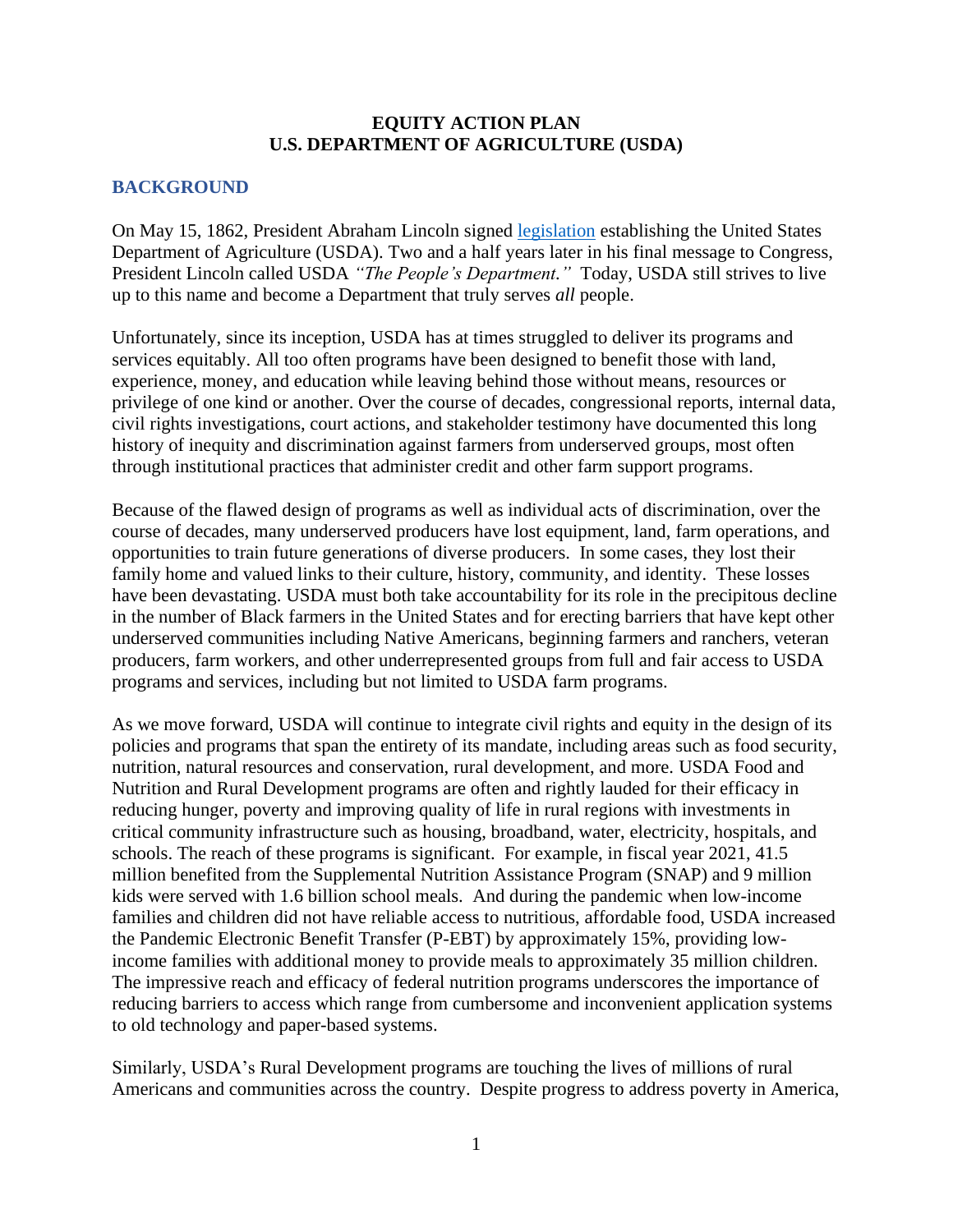rural America continues to struggle to build and maintain wealth and opportunity in place. Even with existing critical investments, disparities in economic, health, social, and racial outcomes persist. Today, 267 of 310 persistently poor counties are rural and the rural child poverty rate exceeds the urban child poverty rate<sup>1</sup>. USDA Rural Development provides nearly \$40 billion in financing for housing, water, community facilities, broadband, businesses, and other critical community infrastructure each year. But all too often, the households and communities that most need these critical USDA investments face barriers to access. For example, complex application processes for Rural Development programs can easily mean that higher capacity communities with the resources to hire a grant writer or submit a sophisticated application often win out over persistently poor communities.

Through the leadership of Secretary Tom Vilsack and Deputy Secretary Dr. Jewel Bronaugh, USDA recognizes the damaging effects of systemic racism and discrimination that persist to this day. It is USDA's commitment to take aggressive action to advance racial justice and equity with a four-pronged approach.

First, based on stakeholder input and internal equity assessments, USDA challenged its offices and mission areas to identify actions that will build and maintain trust, reduce barriers to access, and increase USDA investments towards underserved communities. Each office and mission area devised an equity action plan to which they will be held accountable for progress on a quarterly basis. This USDA Equity Action Plan highlights a subset of the actions that our offices and mission areas have committed to taking with an emphasis on high-impact efforts.

Second, recognizing the role of a healthy and inclusive organizational culture and the need to build an organization that reflects the communities that agency serves, USDA is looking inward to understand what it will take to build an organization that centers diversity, equity, inclusion, and accessibility (DEIA) in all that it does. Immediate actions include the creation of a DEIA strategic plan<sup>2</sup> and hiring a Chief Diversity and Inclusion Officer. These two specific actions are not discussed in this report but will be detailed in a separate and subsequent document.

Third, USDA is establishing an [Equity Commission](http://www.usda.gov/equity-commission) comprised of external stakeholders. Commission Members will conduct a thorough review of USDA policies and programs and provide the Secretary with a set of recommendations for how the Department can take action to advance equity. The Equity Commission provides a formal mechanism to ensure USDA receives important input from a diverse array of stakeholders. The Equity Commission will develop a report to serve as a vehicle to incorporate stakeholder experiences, perspectives, and wisdom into a set of actionable recommendations. The Equity Commission and its Subcommittee for Agriculture will provide an initial set of recommendations in late 2022. Additional recommendations from the Commission's rural development subcommittee and any other subcommittees will be provided no later than 2023. While the Equity Commission may

*<sup>1</sup> USDA Economic Research Service (ERS) 2019 Persistent Poverty Report: [https://www.ers.usda.gov/data](https://www.ers.usda.gov/data-products/chart-gallery/gallery/chart-detail/?chartId=101781)[products/chart-gallery/gallery/chart-detail/?chartId=101781.](https://www.ers.usda.gov/data-products/chart-gallery/gallery/chart-detail/?chartId=101781)*

*<sup>2</sup> To be developed in alignment with EO 14035 DEIA in the Federal Workforce [https://www.whitehouse.gov/briefing-room/presidential-actions/2021/06/25/executive-order-on-diversity-equity](https://www.whitehouse.gov/briefing-room/presidential-actions/2021/06/25/executive-order-on-diversity-equity-inclusion-and-accessibility-in-the-federal-workforce/)[inclusion-and-accessibility-in-the-federal-workforce/](https://www.whitehouse.gov/briefing-room/presidential-actions/2021/06/25/executive-order-on-diversity-equity-inclusion-and-accessibility-in-the-federal-workforce/) and in support of OPM's Government-wide DEIA Strategy: [https://www.whitehouse.gov/wp-content/uploads/2021/11/Strategic-Plan-to-Advance-Diversity-Equity-Inclusion](https://www.whitehouse.gov/wp-content/uploads/2021/11/Strategic-Plan-to-Advance-Diversity-Equity-Inclusion-and-Accessibility-in-the-Federal-Workforce-11.23.21.pdf)[and-Accessibility-in-the-Federal-Workforce-11.23.21.pdf.](https://www.whitehouse.gov/wp-content/uploads/2021/11/Strategic-Plan-to-Advance-Diversity-Equity-Inclusion-and-Accessibility-in-the-Federal-Workforce-11.23.21.pdf)*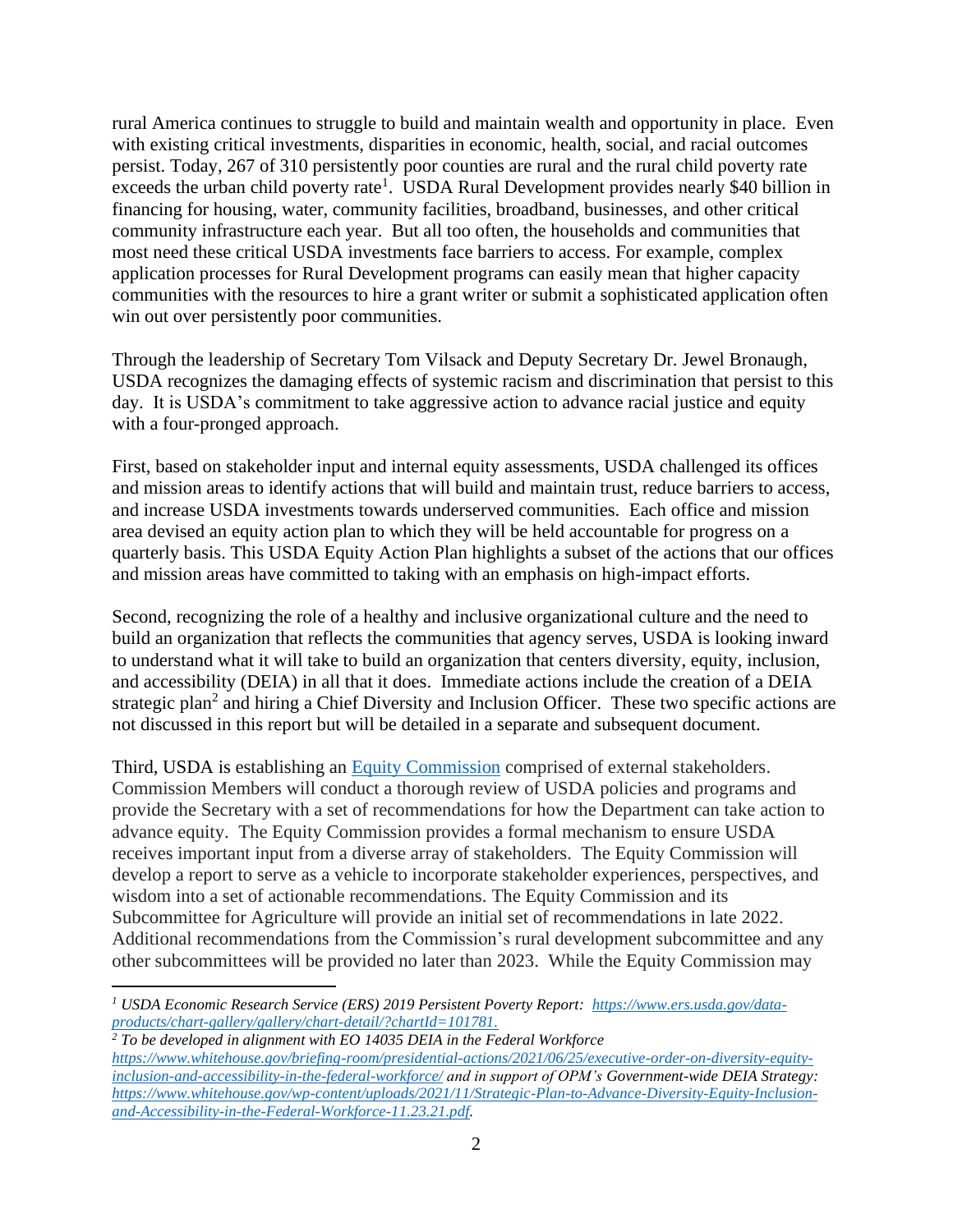make recommendations that require Congressional action – where USDA has the authority to do so and assuming the recommendations are practicable and sound – USDA intends to take swift action and will incorporate recommendations of the Equity Commission into USDA's Equity Action Plan.

And lastly, the full implementation of the debt relief provision in Section 1005 of the [American](https://www.congress.gov/117/plaws/publ2/PLAW-117publ2.pdf)  [Rescue Plan](https://www.congress.gov/117/plaws/publ2/PLAW-117publ2.pdf) Act (ARPA) is central to USDA's strategy for advancing equity among a subset of historically underserved agricultural producers. This provision provided USDA with approximately \$5 billion to provide loan payments to USDA direct and guaranteed loan borrowers from socially disadvantaged groups. While this program is currently on hold due to several court-ordered national preliminary injunctions, the USDA, the Department of Justice, and the Biden-Harris Administration will continue to vigorously defend the program in federal court.

Foundational to our approaches and a key part of this Equity Action Plan is the underpinning of a strong, trusted, effective, and efficient civil rights offices. USDA must uphold civil and constitutional rights and must have a best-in-class Office of the Assistant Secretary for Civil Rights as well as top notch mission area and agency civil rights offices that ensure that all USDA applicants, customers, employees, and stakeholders are provided fair access to all opportunities, programs, and services. This includes the ability to target interventions and hold USDA accountable to eliminate discriminatory treatment and provide appropriate civil rights enforcement when complaints and non-compliance issues arise. Adherence to civil rights laws and regulations undergirds everything we must do to lead the organization effectively and deliver programs.

Concurrently, as a lead advocate for rural communities within the federal family, USDA also worked closely with the White House and the Office of Management and Budget (OMB) to educate colleagues across the federal government about the unique experiences and attributes of rural and Tribal communities, why persistent poverty<sup>3</sup> is predominant in these areas, and how attention to the details of both policy design and implementation can ensure rural and Tribal communities have equitable access to federal programs and services.

# **SUMMARY OF ACTIONS**

With the background above in mind and in response to *[EO13985 Advancing Racial Equity and](https://www.whitehouse.gov/briefing-room/presidential-actions/2021/01/20/executive-order-advancing-racial-equity-and-support-for-underserved-communities-through-the-federal-government/)  [Support for Underserved Communities through the Federal Government,](https://www.whitehouse.gov/briefing-room/presidential-actions/2021/01/20/executive-order-advancing-racial-equity-and-support-for-underserved-communities-through-the-federal-government/)* this Equity Action Plan details a subset of actions that USDA has prioritized and chosen to highlight because of their potential for high impact on the underserved farmers and ranchers, families and children, and rural communities. In planning for this Equity Action Plan, USDA first spent several months: 1) Assessing and identifying challenges and opportunities through data and stakeholder engagement; 2) Convening leaders across USDA components to discuss systems, practices, and mindsets that hinder progress and activate a planning process to strengthen accountability and ensure sustained change; and 3) Crafting equity action plans specific to each mission area, agency, and staff office. Below is a summary of high impact actions USDA will take to advance equity:

*<sup>3</sup> USDA ERS Distinct Rural Poverty Regional and Racial Patterns: [https://www.ers.usda.gov/amber](https://www.ers.usda.gov/amber-waves/2021/august/rural-poverty-has-distinct-regional-and-racial-patterns/)[waves/2021/august/rural-poverty-has-distinct-regional-and-racial-patterns/](https://www.ers.usda.gov/amber-waves/2021/august/rural-poverty-has-distinct-regional-and-racial-patterns/)*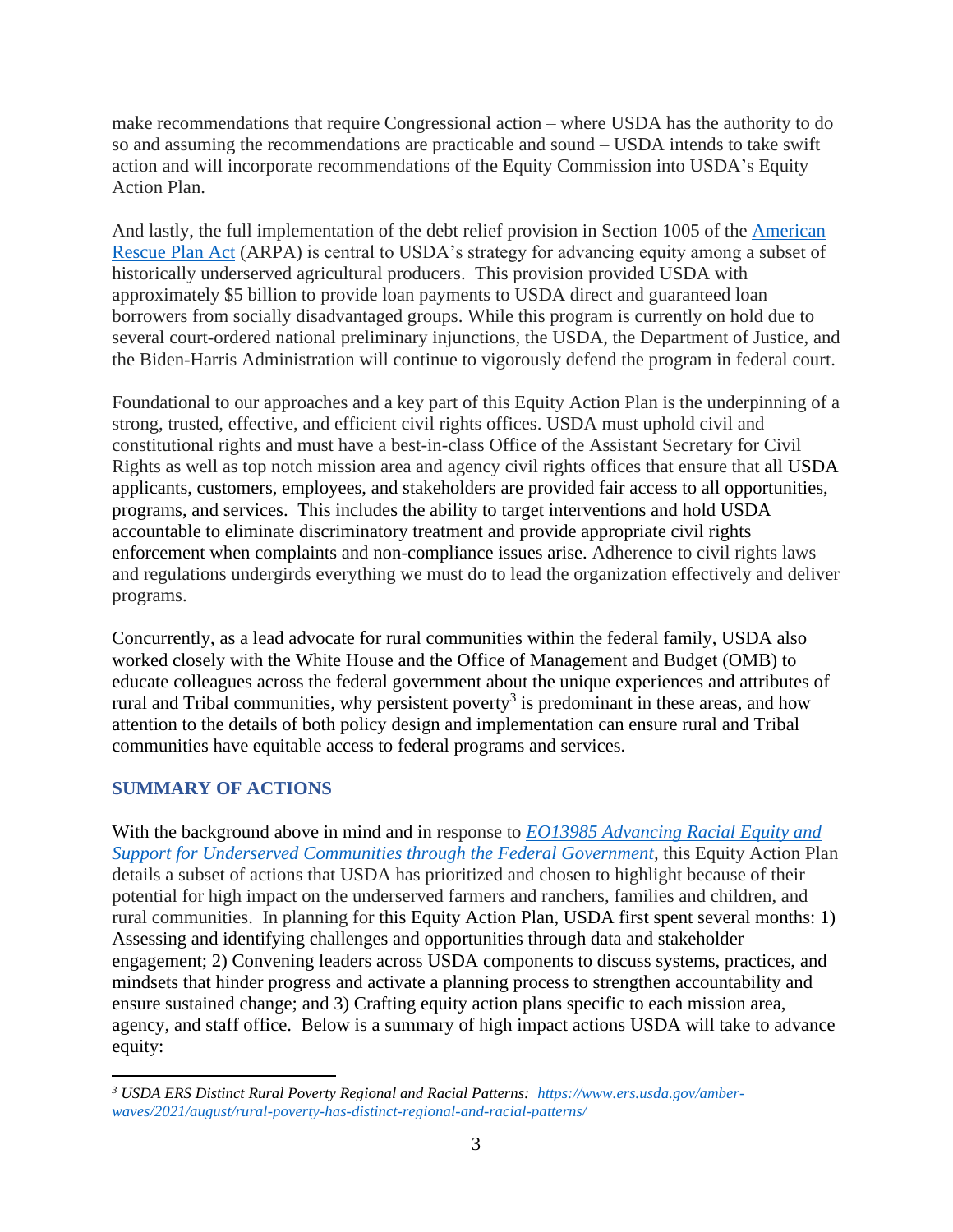- 1. *Partner with trusted technical assistance providers*: Building on investments made in 2021, USDA will partner with trusted technical assistance providers to ensure that underserved producers have the additional support they need to access USDA programs. This includes improved assistance and capacity for business planning, market development, financial knowledge, and other technical skills involved in successful farm management.
- 2. *Reduce barriers to USDA programs and improve support to underserved farmers, ranchers, and landowners:* USDA will take steps to reduce administrative, economical, historical, and other barriers to program access.
- 3. *Expand equitable access to USDA nutrition assistance programs*: Building on actions taken in 2021 to address the unprecedented levels of food insecurity and diet-related associations with COVID-19 mortality as well as promote equity – USDA will further expand access to its nutrition assistance programs to ensure that those who qualify are able to participate, those who participate get benefits that are meaningful, and those who receive those benefits can use them conveniently and in ways that promote improvements in their health and well-being.
- 4. *Increase USDA infrastructure investments that benefit underserved communities*: USDA will make historic infrastructure investments and embed environmental justice as part of the mission. By directing programs to develop policies and activities that ensure USDA investments benefit underserved rural and tribal communities, this will also help strengthen their ability to withstand the disproportionate effects of climate change.
- 5. *Advance equity in federal procurement*: USDA will assess and implement acquisition strategies to increase opportunities for small and disadvantaged businesses to fairly compete and access federal contracts.
- 6. *Uphold Federal Trust and Treaty Responsibilities to Indian Tribes*: American Indian and Alaska Native Tribal Nations are sovereign governments. USDA will take steps to remove barriers to access USDA programs, and expand Tribal self-determination policies, and incorporate indigenous values and perspectives in program design and delivery.
- 7. *An unwavering commitment to civil rights:* USDA will work to build civil rights offices with the tools, skills, capacity, and processes essential to effectively and efficiently enforce and upholding civil rights while also working to institutionalize civil rights and equity in how the organization operates.

As USDA makes progress on the goals and actions articulated above, the Department will simultaneously work to create new norms, practices, structures, and an organizational culture that consistently and systematically places equity at the center of program design, implementation, and evaluation. As previously mentioned, the Department will also provide concurrent attention to creating an organizational culture that embraces diversity, equity, inclusion, and access. USDA is off to a strong start using both discretionary and new authorities, and historic investments that both ARPA and the [Bi-Partisan Infrastructure](https://www.congress.gov/117/plaws/publ58/PLAW-117publ58.pdf) Investment and Jobs [Act](https://www.congress.gov/117/plaws/publ58/PLAW-117publ58.pdf) provide.

Over the course of the Biden-Harris Administration and beyond, USDA will develop and share with our customers and stakeholders our progress in advancing equity. It is critical that we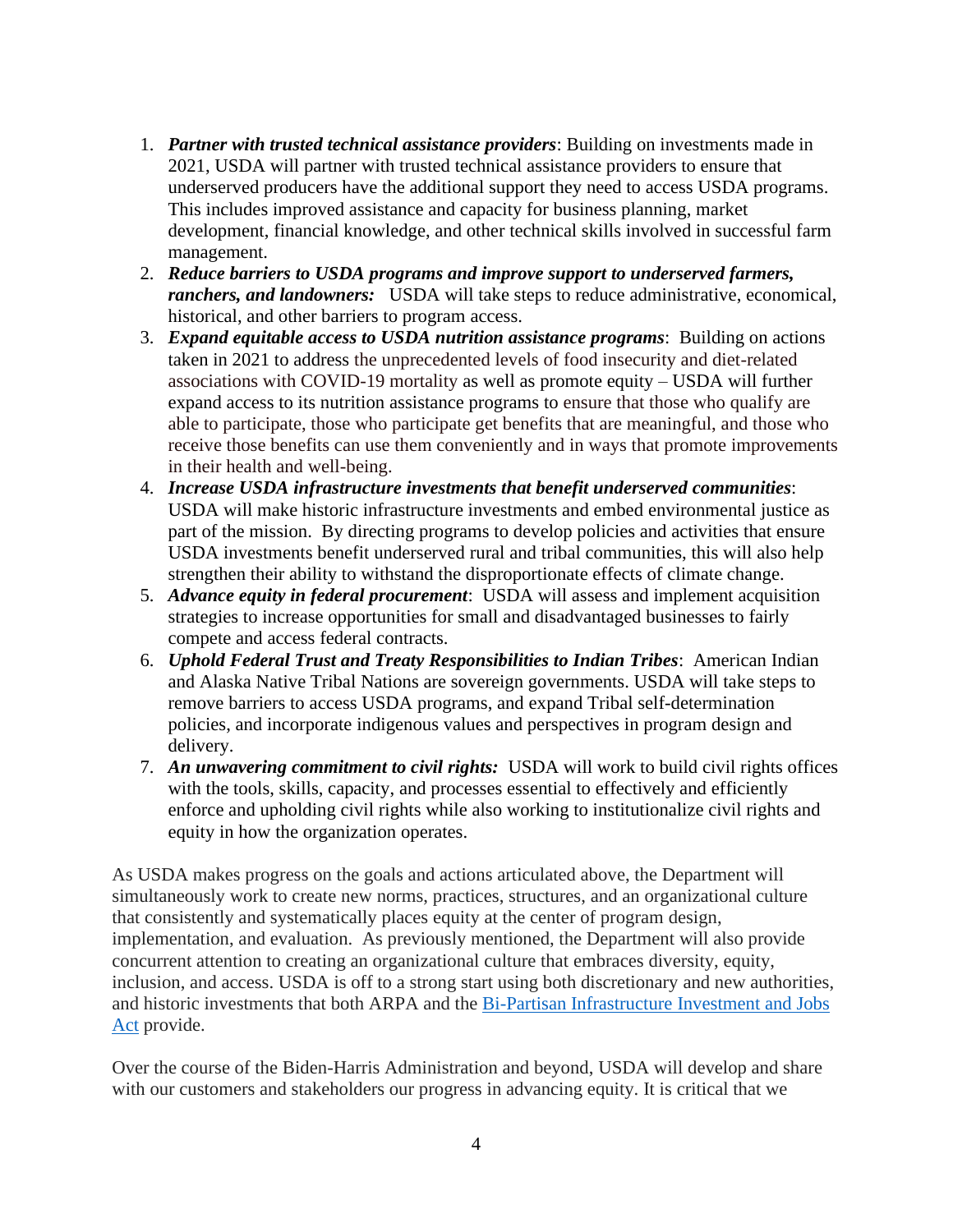continue to rewrite our narrative, remain steadfast in our public commitment, and advance progress and change towards a more fair and equitable organization that will contribute to the overall efforts of building a government that is trusted by those we serve. Our forward progress will be documented via an annual accomplishment report that will reflect incremental outcomes of this plan and other equity-related efforts. This annual report will be made available via [www.usda.gov/equity](http://www.usda.gov/equity) and amplified through stakeholder engagements with partners and customers in the field and nationally.

USDA strives to institutionalize this emphasis on equity so that, with time, USDA becomes known as a trusted partner that does right by underserved communities and thus live up to its name as *The People's Department* now and for future generations.

# **EARLY ACCOMPLISHMENTS**

**Equitable Access to Nutrition Programs:** Food Nutrition and Consumer Services (FNCS) bolstered access to SNAP by providing [\\$1.135 billion](https://www.fns.usda.gov/news-item/fns-000221) to expand and enhance the States' SNAP administration and improve services to vulnerable populations; Increased Benefits for Women, Infants, and Children (WIC) Recipients by providing [\\$900 million](https://www.fns.usda.gov/news-item/fns-000221) to implement a temporary increase in fruit and vegetable vouchers to \$35 per month. USDA also proposed a [regulatory](https://www.reginfo.gov/public/do/eAgendaViewRule?pubId=202110&RIN=0584-AE85)  [priority](https://www.reginfo.gov/public/do/eAgendaViewRule?pubId=202110&RIN=0584-AE85) to remove regulatory barriers in WIC's online ordering and expand access for various types of online capable stores to participate. USDA also [increased the Pandemic-EBT food](https://www.usda.gov/media/press-releases/2021/03/22/usda-increases-snap-benefits-15-funding-american-rescue-plan)  [assistance benefit by approximately 15%,](https://www.usda.gov/media/press-releases/2021/03/22/usda-increases-snap-benefits-15-funding-american-rescue-plan) providing more money for low-income families and millions of children missing meals due to school closures. USDA also [expanded eligibility](https://www.usda.gov/media/press-releases/2021/04/09/usda-boosts-food-assistance-homeless-young-adults-seeking-refuge) for homeless young adults under the age of 25 to be able to receive meals at emergency shelters participating in the Child and Adult Care Food Program (CACFP).

**Support to Underserved Producers:** The Farm Service Agency (FSA) made available \$67 [million](https://www.usda.gov/media/press-releases/2021/07/29/biden-administration-invest-67-million-help-heirs-resolve-land) through its new Heirs' Property Relending Program. [Heirs' property](https://www.farmers.gov/working-with-us/heirs-property-eligibility) and other land tenure issues have long been substantial barriers preventing access to USDA programs for many producers and landowners, and this relending program provides access to capital to help producers find a resolution. The program's benefits go far beyond its participants – it will also keep farmland in farming, protect family farm legacies, and support economic viability. USDA also announced approximately [\\$16.6 million](https://www.usda.gov/media/press-releases/2021/07/26/usda-announces-166-million-funding-opportunities-support-socially#:~:text=WASHINGTON%2C%20July%2026%2C%202021%20%E2%80%93,and%20ranchers%20own%20and%20operate) in funding to community-based and nonprofit organizations, institutions of higher education, and Tribal entities that help underserved and veteran farmers and ranchers own and operate successful farms. The Natural Resources Conservation Service (NRCS) invested \$50 million [in partnerships to improve equity in](https://www.usda.gov/media/press-releases/2022/01/10/usda-invests-50-million-partnerships-improve-equity-conservation)  [conservation programs](https://www.usda.gov/media/press-releases/2022/01/10/usda-invests-50-million-partnerships-improve-equity-conservation) and USDA has invested \$75 million [in 5-year technical assistance](https://www.usda.gov/media/press-releases/2021/11/24/usda-announces-american-rescue-plan-technical-assistance)  [partnerships](https://www.usda.gov/media/press-releases/2021/11/24/usda-announces-american-rescue-plan-technical-assistance) with cooperators that work with underserved farmers and ranchers.

**Support to Underserved Communities:** USDA Rural Housing Service's Single-Family Housing Direct and Guaranteed loans (SFHDLP and SFHGLP) extended the eviction and foreclosure moratorium to struggling multifamily housing residents. Totaling 218 projects, Rural Business Service also made [\\$86 million investment](https://www.usda.gov/media/press-releases/2021/11/18/usda-invests-86-million-improve-equitable-access-jobs-business) to improve equitable access to jobs, business opportunities, housing and health care for people who live and work in rural communities through six programs such as Delta Health Care Grant and Socially Disadvantaged Groups Grant programs.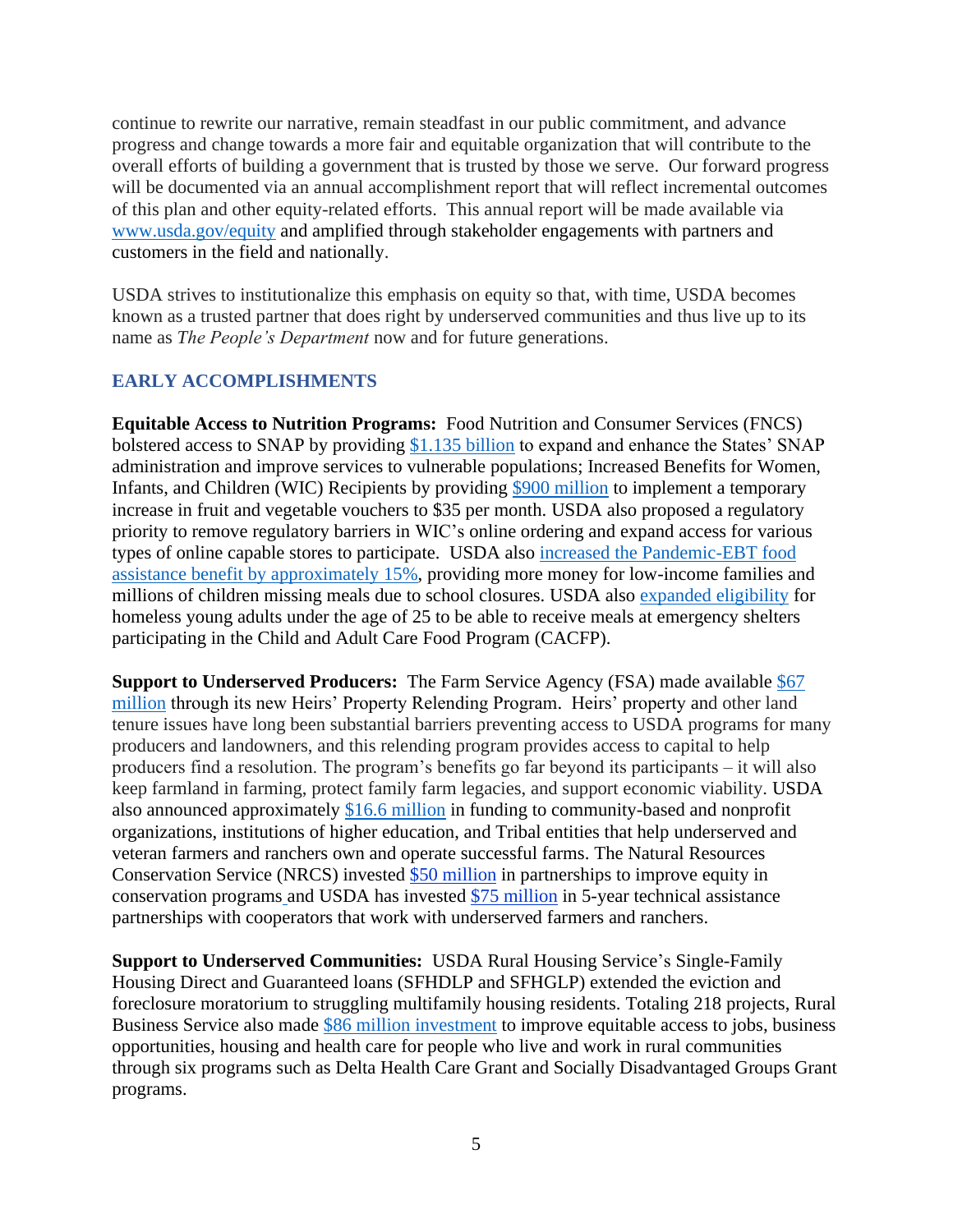**Partnerships with Minority Serving Institutions (MSI):** The Food Safety (FSIS), Marketing & Regulatory Program (MRP), Trade & Foreign Agriculture Affairs (TFAA), Research, Education, and Economics (REE), and Office of Partnerships & Public Engagement (OPPE) [made investments to various MSIs](https://www.usda.gov/media/press-releases/2022/01/20/us-agriculture-secretary-tom-vilsack-highlights-key-work-2021) to build programs that 1) enable minority students to have access to curriculum, internships, and training that expand career opportunities in USDA-related fields; and 2) leverage MSIs' ability to provide technical assistance to assist underserved and veteran farmers to own and operate successful farms. For example, REE invested over [\\$21.8](https://www.usda.gov/media/press-releases/2021/07/28/usda-invests-over-218m-build-agricultural-capacity-hbcus-nations)  [million](https://www.usda.gov/media/press-releases/2021/07/28/usda-invests-over-218m-build-agricultural-capacity-hbcus-nations) to support research, to build capacity for teaching, research and extension activities, and diverse student recruitment.

**Improve Nation-to-Nation Relationship with Tribal Governments:** USDA restored the Office of Tribal Relations (OTR) and held an all-of-USDA tribal consultation in March 2021. USDA also restored the protections to the [9.3 million acres of inventoried roadless areas on the](https://www.usda.gov/media/press-releases/2021/11/19/usda-announces-steps-restore-roadless-protections-tongass-national)  [Tongass National Forest,](https://www.usda.gov/media/press-releases/2021/11/19/usda-announces-steps-restore-roadless-protections-tongass-national) returning stability and certainty to the conservation of the world's largest intact temperate old growth rainforest. The USDA will also work with Tribes and Alaska Native corporations in the area to develop sustainable opportunities for economic growth. For example, Rural Utilities Service (RUS) obligated a [\\$235 million loan to the Navajo Tribal Utility](https://www.rd.usda.gov/newsroom/news-release/usda-invests-235-million-navajo-tribal-utility-authority-improve-and)  [Authority](https://www.rd.usda.gov/newsroom/news-release/usda-invests-235-million-navajo-tribal-utility-authority-improve-and) to improve electric service to the Navajo and Hopi tribes and deploy fiber-based smart grid infrastructure. RUS also implemented no-match grant requirement for federally recognized Tribes and other underserved communities. By doing so, it enabled low-capacity grantees to have a fair shot at accessing financing.

For a comprehensive list of USDA's early accomplishments, visit [www.usda.gov/equity.](http://www.usda.gov/equity)

# **EQUITY ACTION PLAN**

### **PRIORITY ACTION 1 – Partner with Trusted Technical Assistance Providers**

While USDA's expansive presence in rural communities is one of its greatest strengths, it is increasingly clear that the decentralized, local nature of information sharing and decision-making can be problematic, especially for underserved communities and non-traditional customers. Agriculture is a complex industry with significant up-front costs including land, seed, labor, fertilizer, and other inputs. In addition to assistance accessing affordable capital, producers often need assistance with business plan development, tax planning, or simply navigating the complexity of the financial institutions from which they are seeking to secure credit, be that USDA or elsewhere. These challenges are compounded in rural communities of persistent poverty where race and place combined have resulted in structural exclusion from financial systems and other ladders of opportunity. Unable to access private capital, a producer may turn to USDA for assistance.

However, while USDA's Farm Service Agency can provide access to capital, FSA has very few staff and few programs that help with business planning or financial management. USDA's farm loan program staff can help a producer secure a loan, but this requires a producer to have an existing business plan and the ability to use a balance sheet to demonstrate appropriate cash flow. This is just one example of how many farm programs have been designed and implemented for decades in ways that favor and reward those who have access, means, prior experience and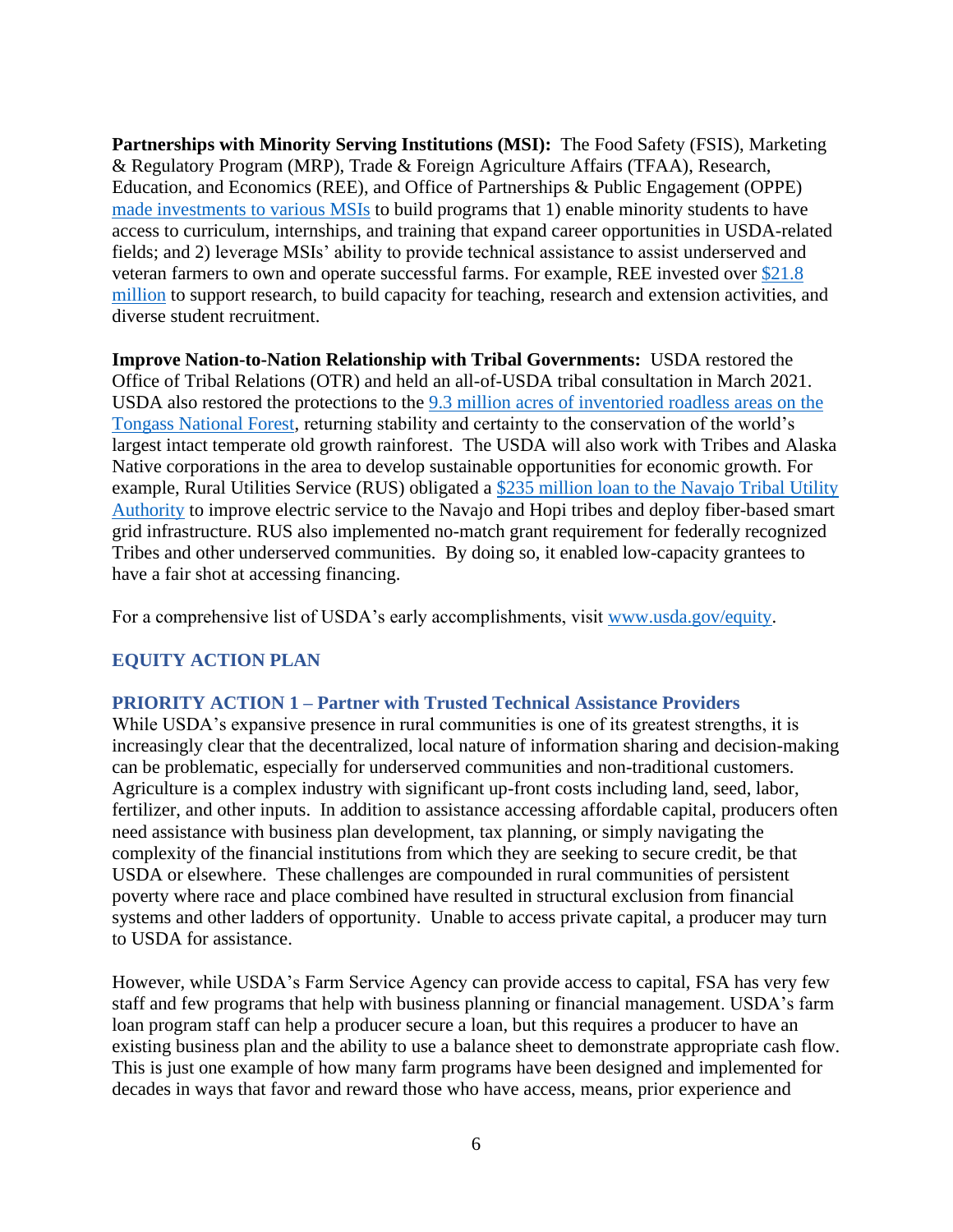education, and land and create barriers for those who are in persistently poor regions and most in need of assistance. As part of its commitment to rebuild trust and better serve these communities, USDA has pursued cooperative agreements with trusted stakeholder organizations rooted in their local communities that are focused on improving business planning and financial management services to underserved producers. Through these partnerships, USDA will commit to provide technical assistance that ensures producers have essential knowledge, tools, support, and information.

# **A. Barrier to Equitable Outcome(s)**

- o Applying for and accessing USDA programs can be complicated or intimidating especially for beginning farmers and ranchers or those unfamiliar with USDA programs and the organization.
- o Poorly defined terms in program rules and guidelines allow for significant discretion from USDA personnel or county committees, which can result in underserved farmers being denied program benefits.
- o For producers who are just getting started, financing alone from USDA is not sufficient. Producers often need help and advice to craft strong business plans and identify markets for their products.
- o Organizations that work with underserved producers and ranchers are often underfunded and need support to learn and adopt best practices, run strong organizations and to access and learn how to manage federal funds most effectively.
- o In theory, having USDA staff on the ground in offices throughout the country should help, but going to a local USDA office in person is a barrier for producers whose experience or impression of USDA is negative. Fear of discrimination or broadbased mistrust are barriers to accessing USDA programs.
- o And, historically, USDA's Farm Service Agency and Risk Management Agency have had very few programs and avenues for providing technical assistance and support to either individuals or to organizations that help underserved farmers and ranchers.

- o USDA continues to make significant investments in technical assistance to ensure that underserved producers have the assistance they need to both access USDA programs and to run a successful farm operation, including addressing access to land, climate friendly farming, crop insurance, business planning, and market development and access.
- o USDA will evaluate program regulations and guidance, identify inconsistent implementation or excessive administrative burden, and propose/strive to adjust policy and customer solutions that increase access and enable equitable delivery of programs.
- o USDA will take a multi-pronged approach to providing this technical assistance:
	- − First, FSA, NRCS, RMA and other agencies will intentionally and consistently dedicate funding from existing programs and budgets to technical assistance.
	- − Second, USDA will deploy new, one-time funds from Section 1006 of the ARPA via new programming that is designed specifically to fill gaps in existing USDA programming and in response to specific, unmet needs that stakeholders have articulated. [\\$75 million in partnership agreements](https://www.usda.gov/media/press-releases/2021/11/24/usda-announces-american-rescue-plan-technical-assistance) that USDA announced is just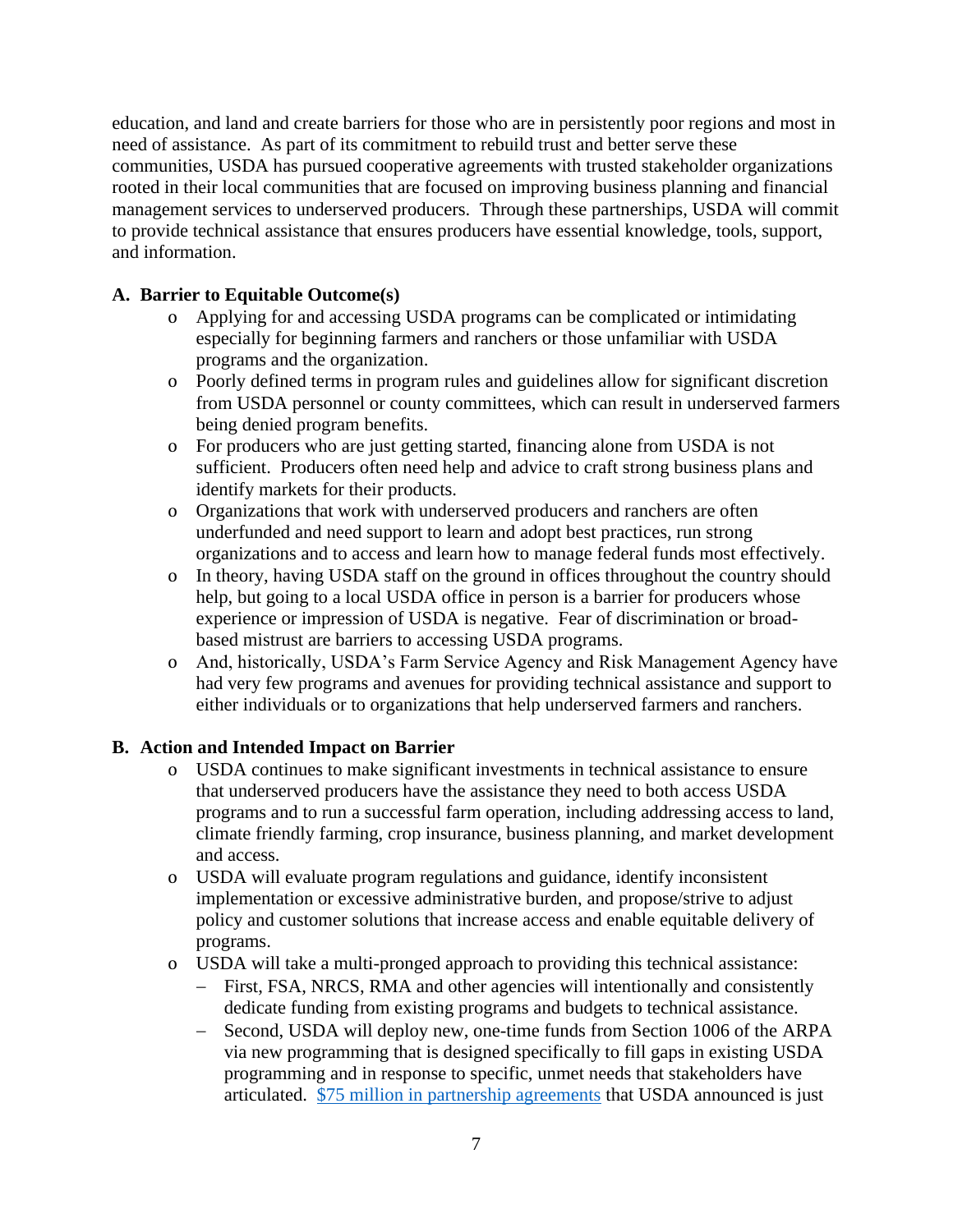the start of making these funds available. A forthcoming Request for Proposals will soon make addition funds available to technical assistance providers. Efforts are underway to develop and make additional programming available for land access, assistance resolving land title and heirs' property issues, and to assist underserved producers with market development and access.

- − In creating a cadre of technical assistance providers, USDA will focus on investing in organizations that have existing relationships and a demonstrated track record of working with underserved producers and who have built the trust required to effectively provide producers with the support they need.
- − Concurrently, to ensure USDA outreach, technical assistance and capacity building partners are delivering these services with a high level of quality and to build relationship and prompt coordination and collaboration among these organizations, USDA will create and host a series of trainings for partners organizations, to include civil rights. While these will initially be virtual, in time USDA envisions an annual, multi-day, in-person training for a host of partners organizations serving underserved farmers and ranchers.
- o These technical assistance providers will provide a gateway into USDA for underserved producers and bridge the gap that exists between the organizational culture, demographic profile, knowledge base, and relationships essential to meeting the needs and effectively serve underserved farmers and ranchers.
- o Investing in technical assistance and collaborating closely with a host of partner organizations is an important way to ensure underserved farmers and ranchers receive the help they need now. Concurrently USDA will invest in its workforce to develop an organization that has the staff, skills, programming, relationships, accountability, and trust to do a greater share of this work itself in the long run.

## **C. Tracking Progress**

## o **Next 1-2 Years:**

- − In FY22, USDA will invest at least \$100 million in additional partnerships with technical assistance providers that serve underserved communities.
- − Design and launch programming will make new support available for issues that disproportionately affect underserved producers such as land access, heirs' property, and help with market development and access. Section 1006 of the ARPA will guide and fund this work.
- − Design the curriculum for and hold an initial series of trainings for USDA partners providing technical assistance to underserved farmers and ranchers.
- − Set up evaluations of these efforts so there is data for continued decision making down the road.
- − Via the 2023 Farm Bill, work with Congress to make permanent programs the components of the ARPA Section 1006 programming and technical assistance and partnerships deemed effective.
- − o **Next 2-3 Years:**
	- Institutionalize the emphasis on technical assistance with budgets and budget proposals that include ample funding for partnerships.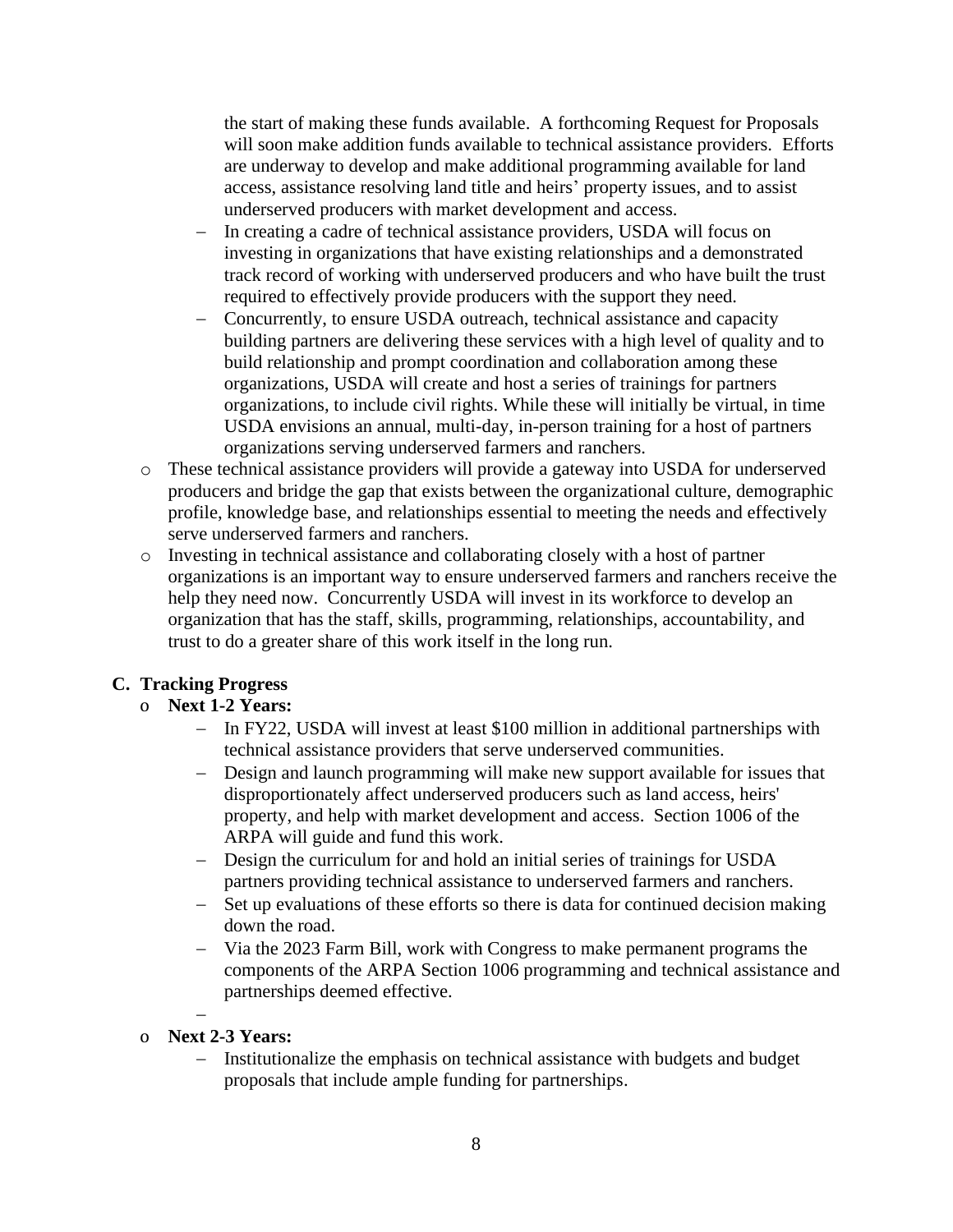- − Formalize and ensure proper training for partner organizations and ensure there are ample oversight and accountability mechanisms for ensuring the quality of outreach, technical assistance, and capacity building efforts.
- − Evaluate the extent to which technical assistance is effectively creating additional access to USDA programs and services and the extent to which underserved producers are getting what they need.

# **D. Accountability**

- o FPAC is the lead agency expected to prioritize continued investment in technical assistance funds in farm programs. USDA's Office of Budget and Program Analysis (OBPA) and the Office of the Assistant Secretary for Civil Rights (OASCR) can play a role in overseeing this commitment and prompting other Mission Areas to follow-suit.
- o USDA is accountable to Congress, the White House, and the public for effectively deploying ARPA funds. The FPAC along with OPPE, OTR, the Office of General Counsel (OGC), the National Institute for Food and Agriculture (NIFA) and OBPA are all involved.

## **PRIORITY ACTION 2 – Reduce Barriers to USDA Programs and Support for Underserved Farmers, Ranchers, and Landowners**

Many small farms struggle without a meaningful safety net and it is even more challenging for underserved producers who have experienced discrimination and had limited access to USDA programs offered. In addition to working closely with partner organizations focused on improving outreach to underserved producers, USDA will take steps to reduce administrative barriers to program access.

## **A. Barriers to Equitable Outcomes**

- o USDA farm program information and other materials are predominantly in English. The language used to explain what is required of producers is often very technical. This makes it challenging for underserved producers to understand requirements and to successfully access needed financing.
- o Most forms and papers required to access USDA farm programs are paper based.
- o The computer systems that USDA uses are antiquated and rarely enable creation of userfriendly interfaces that would be intuitive and simple for producers to use.
- o Many underserved producers have expressed issues with USDA's loan processing such as cumbersome application requirements, lack of targeted technical assistance, and opaque decision-making processes. This contributed to investment decisions that have skewed away from producers that most needed help.
- o Most USDA farm programs are tailored to the needs of larger agricultural producers. Historically, there have been few Farm Service Agency (FSA) or Natural Resources Conservation Service (NRCS) offices in urban or suburban areas and few staff with knowledge of the needs of producers in urban or suburban places.

## **B. Action and Intended Impact on Barrier**

o *Translation & Plain Language:* USDA will strengthen its translation services by ensuring Limited English Proficiency (LEP) Plans for farm programs and improve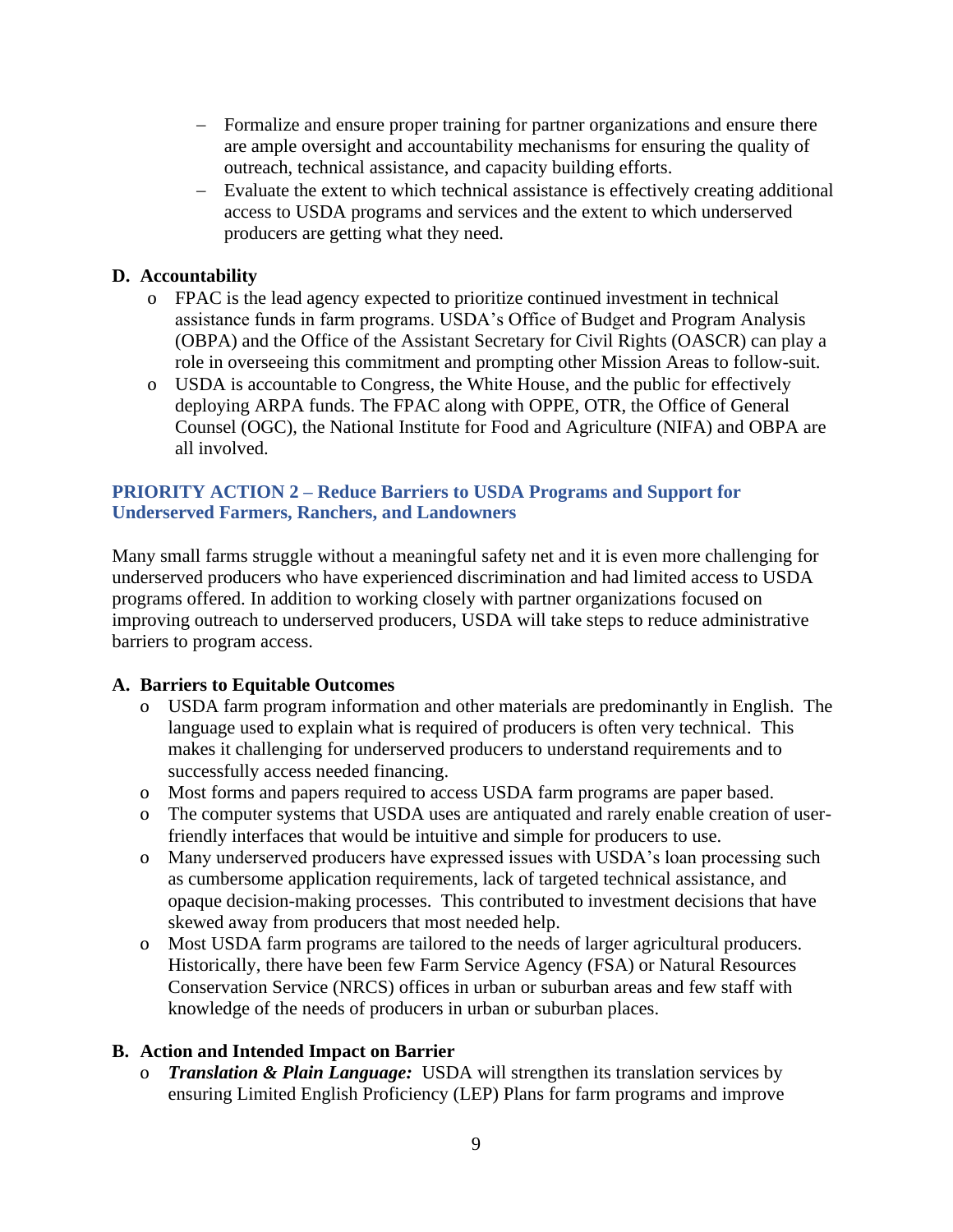availability of LEP hotlines. USDA will also emphasize the use of plain language so that its communications are easier to understand. Moreover, staff will be trained on various tools and policies related to language translation, reasonable accommodations, cultural sensitivity, and civil rights.

- o *Customer Experience<sup>4</sup> Initiative to Improve Application Process:* USDA will work to design and implement a simplified direct farm loan application process, along with an online application option, to improve historically underserved producers' access to capital through USDA programs.
- o *Urban Agriculture:* USDA will create targeted programs, offices, and resources to better serve urban and suburban agricultural producers including creative support to those taking actions in their communities, growing not only fresh, healthy produce, but also providing jobs and offering access to fresh, healthy food in areas where grocery stores are sparse. Historically, the lack of USDA offices and presence in urban and suburban areas have been barriers to access, as has the absence of USDA farm programs that are aligned with the needs of urban and suburban agricultural producers.
- o *Heirs Property Relending Program*: USDA will continue to implement the Heirs' Property Relending Program that establishes loan funds to eligible lenders to assist landowners to resolve ownership and succession on farmland with multiple owners.
- o *Highly Fractionated Indian Land Loan Program*: USDA will also implement the [Highly Fractionated Indian Land Loan Program](https://www.fsa.usda.gov/Assets/USDA-FSA-Public/usdafiles/FactSheets/2019/highly-fractionated-indian-land-loan-program-fact_sheet-aug_2019.pdf) with an evaluation of regulatory and procedural changes to ensure alignment with the new Heirs' Property Relending Program. This will ensure that title issues on land in Indian Country are addressed concurrent to USDA's efforts to address heirs' property issues.

# C. **Tracking Progress**

# o *Next 1-2 Years*:

- − Strengthen LEP plan and provide expanded access to translation services.
- − Train staff and make use of plain language the expectation and norm.
- − Develop and pilot Customer Experience initiative within FSA to modernize technology and create modern, user-friendly application processes.
- − Stand up urban agriculture committees and develop new programming that aligns with the needs of urban agricultural producers.
- − Ensure eligible landowners are aware of and have access to the Heirs Property and Preservation Program.
- − Make progress towards addressing fractionated land issues in Indian Country.
- o *Next 3-4 Years*: Consider and implement the Equity Commission's specific recommendations on agricultural equity. If new legislation is required, partner with Congress.

# **D. Accountability**

o In strong coordination with OGC, all related deliverables and updates will be made available via Farmers.gov, USDA.gov, and other online venues

*<sup>4</sup> Implementation will be supportive of EO 13571 Transforming Federal Customer Experience and Service Delivery to Rebuild Trust in Government: [https://www.whitehouse.gov/briefing-room/presidential](https://www.whitehouse.gov/briefing-room/presidential-actions/2021/12/13/executive-order-on-transforming-federal-customer-experience-and-service-delivery-to-rebuild-trust-in-government/)[actions/2021/12/13/executive-order-on-transforming-federal-customer-experience-and-service-delivery-to-rebuild](https://www.whitehouse.gov/briefing-room/presidential-actions/2021/12/13/executive-order-on-transforming-federal-customer-experience-and-service-delivery-to-rebuild-trust-in-government/)[trust-in-government/.](https://www.whitehouse.gov/briefing-room/presidential-actions/2021/12/13/executive-order-on-transforming-federal-customer-experience-and-service-delivery-to-rebuild-trust-in-government/)*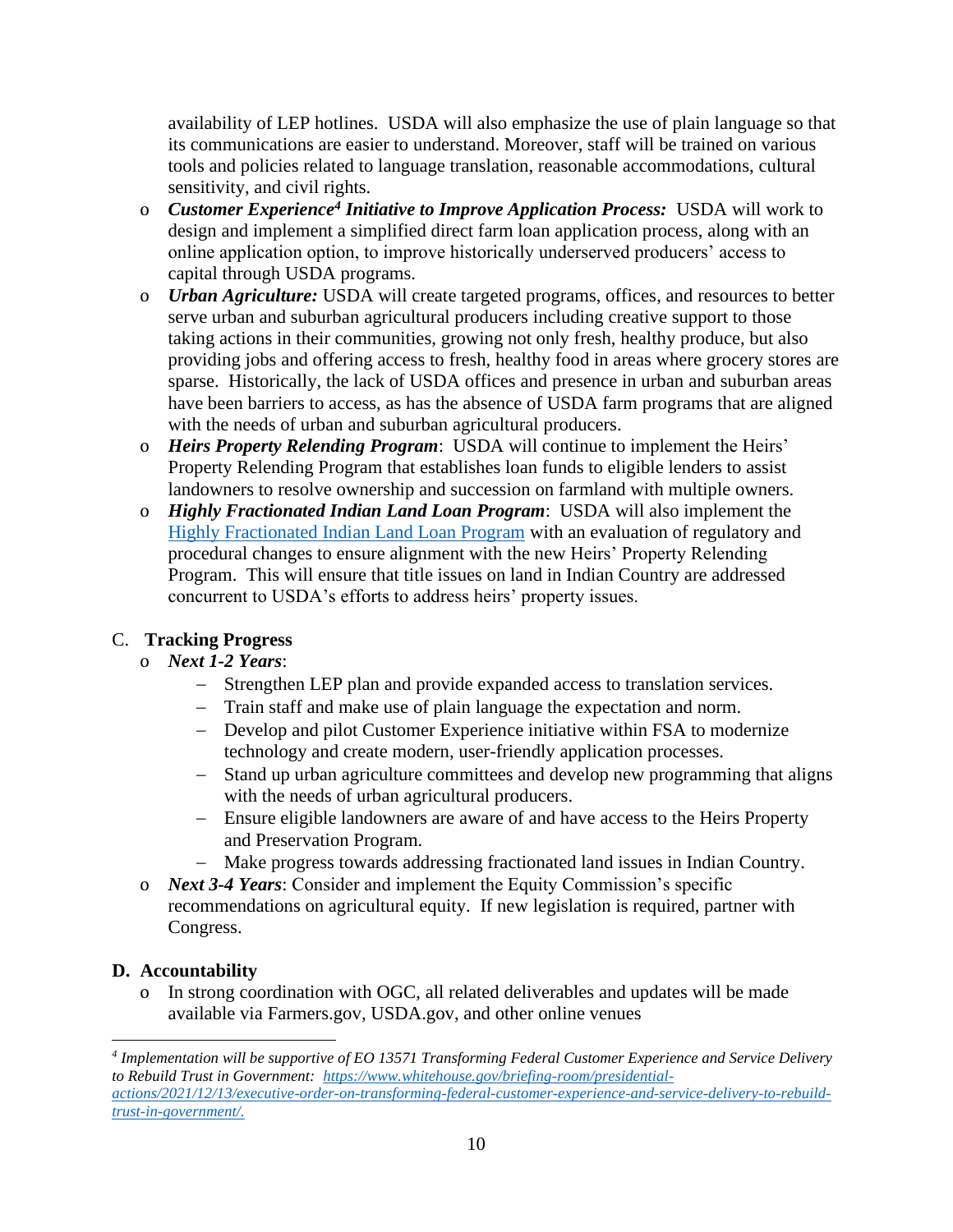- o The OASCR and Office of Budget and Program Analysis (OBPA) will ensure limited English proficiency and plain language standards are enforced.
- o Plain language expectations will be included in performance plans of agency leaders

# **PRIORITY ACTION 3 – Expand Equitable Access to Nutrition Assistance Programs**

USDA's nutrition assistance programs touch the lives of one in four Americans each year and offer the most far-reaching, impactful tool available to ensure equitable access to safe, healthy, and nutritious food. To support health equity, USDA strives to ensure that those who qualify for our nutrition assistance programs can participate; those who participate get benefits that are meaningful; and those who receive those benefits can use them conveniently and in ways that promote improvements in their health and well-being. Still, some equity challenges persist. In fact, over 29 million adults and 12 million children struggled to afford food over the past year alone, while more than [1 in 5 Black and Latino adults and children](https://www.fns.usda.gov/blog/tackling-food-insecurity-through-pandemic-electronic-benefits-transfer) reported food insecurity. Of USDA's nutrition programs, the Women, Infants, and Children Special Supplemental Nutrition Program (WIC) participation rates have been in decline for more than five years. Currently, only 57% of eligible individuals participate in the program<sup>5</sup>. WIC plays an integral role in supporting nutrition security for millions of families. Most WIC participants are people of color, which makes WIC an important tool for addressing racial disparities in maternal and child health. For this reason, while the Food and Nutrition Service will place a particular focus on reducing barriers to access and increasing participation in WIC.

## *Sub-Action 1 - WIC*

### A. **Barrier to Equitable Outcome(s)**

- o Persistently poor and underserved communities are more likely to have a difficult time affording and accessing fresh, healthy, and nutritious foods. Food and nutrition status is an important determinant of risk for obesity, diet-related disease, and overall health.
- o There are 12 WIC State agencies and all Farmers Market Nutrition Program (FMNP) State agencies that currently use paper-based vouchers. This impacts WIC women, infant, and children's participants, regardless of race and ethnicity. In FMNP the majority of FMNP State agencies contract with technology services or banking entities to print, process, and show redemption for the Programs' paper-based coupons.
- o Of the 12 WIC State agencies pending EBT implementation, eight (8) are Indian Tribal Organizations with limited numbers of participants.
- o It is well-established that EBT provides for more efficient operations at the State and local levels, and a streamlined shopping experience for WIC participants without stigma.

## B. **Action and Intended Impact on Barrier**

o On December 6, 2021, USDA FNS' Supplemental Nutrition and Safety Programs **(**SNAS**)** and Supplemental Food Programs Division **(**SFPD**)** released the WIC FMNP and Seniors' FMNP FY 2022 Guidance Package which set forth the process for FMNP State agencies to pursue operational changes to their programs, including the implementation

*<sup>5</sup> To complement this USDA Equity Action Plan, USDA will also support gender and sexual orientation strategies in alignment with EO 1402[0 https://www.whitehouse.gov/briefing-room/presidential-actions/2021/01/20/executive](https://www.whitehouse.gov/briefing-room/presidential-actions/2021/01/20/executive-order-preventing-and-combating-discrimination-on-basis-of-gender-identity-or-sexual-orientation/)[order-preventing-and-combating-discrimination-on-basis-of-gender-identity-or-sexual-orientation/](https://www.whitehouse.gov/briefing-room/presidential-actions/2021/01/20/executive-order-preventing-and-combating-discrimination-on-basis-of-gender-identity-or-sexual-orientation/) and in support of the National Strategy for Gender Equity and Equality [https://www.whitehouse.gov/wp](https://www.whitehouse.gov/wp-content/uploads/2021/10/National-Strategy-on-Gender-Equity-and-Equality.pdf)[content/uploads/2021/10/National-Strategy-on-Gender-Equity-and-Equality.pdf.](https://www.whitehouse.gov/wp-content/uploads/2021/10/National-Strategy-on-Gender-Equity-and-Equality.pdf)*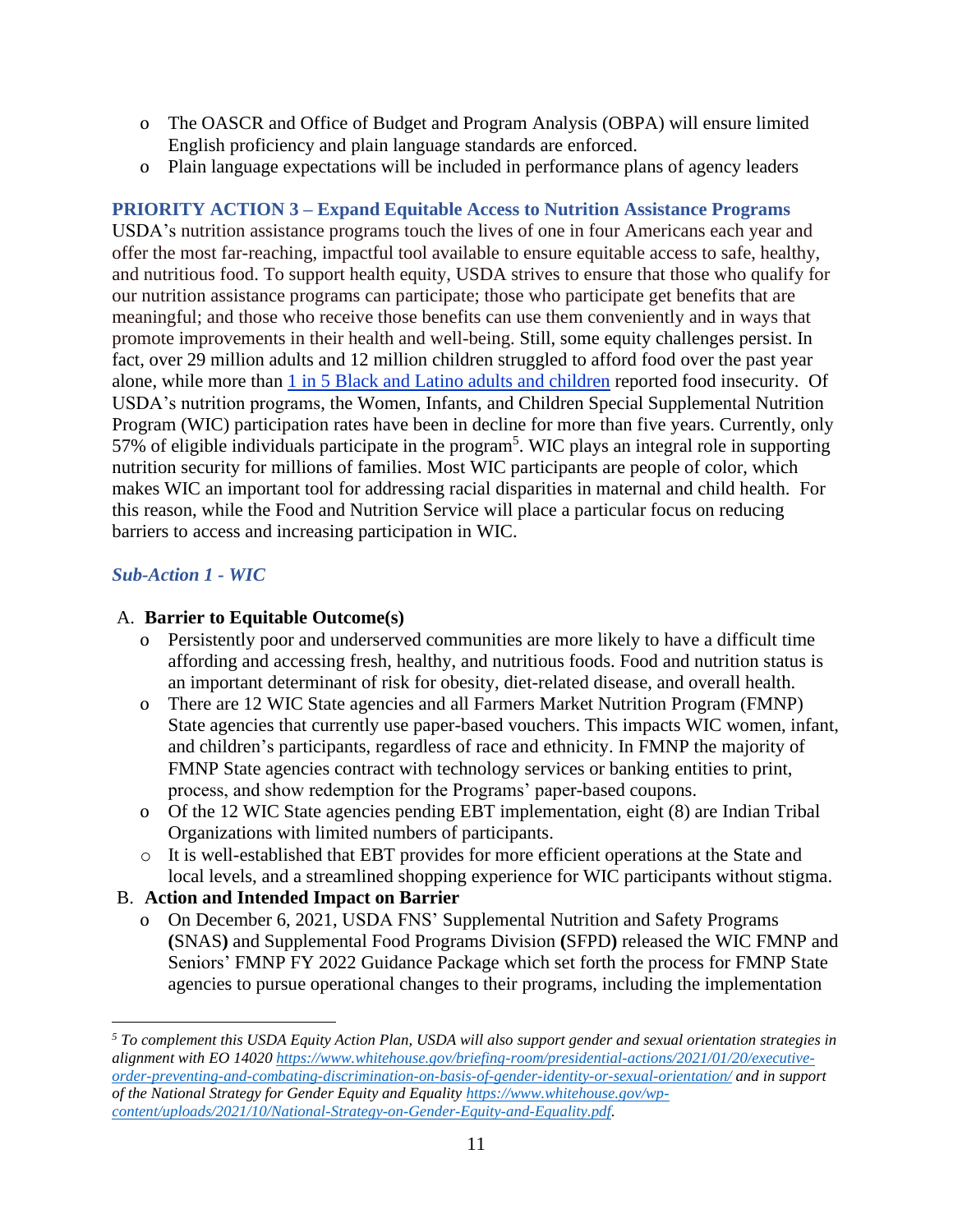of an electronic benefit solution, and to seek applicable program flexibilities. The guidance package provides instructions for FMNP State agencies wishing to request a statutory or regulatory waiver under ARPA authority to test new and innovative models of operation. Through the FMNP Guidance package, State agencies are provided with resources enabling them to choose from several different options of coupon processing operations, including e-solutions.

o FNS will deliver a new grant program for state agencies that administer the WIC Farmers' Market Nutrition Program (FMNP) aimed at modernizing benefit delivery and reducing disparities in program delivery authorized under the authorization and funding provided in the ARPA. The WIC FMNP Benefit Delivery Modernization (FMNP BDM) Grants will be offered in multiple rounds and ongoing technical assistance will be provided. As planned, \$1 million to \$5 million will be offered to state agencies in early 2022 for the first round of grants to support the modernization of FMNP benefit delivery by supporting the transition from a paper-based benefit to an electronic, mobile benefit solution readily available in the marketplace. FNS aims to formally open this grant opportunity to State agencies via a Request for Applications (RFA) by February 2022.

#### **C. Tracking Progress**

o Grantees will be required to provide narrative, semiannual progress reports as a condition to accepting grant funding. USDA will also monitor program participation and impacts.

#### **D. Accountability**

o In FMNP, the transition from paper-based coupons to an e-solution is a part of USDA's FY 22 strategic priorities. During FY22, FNS will conduct monthly working group meetings and make preliminary recommendations to modernize benefit access in WIC FMNP while providing monthly progress updates to stakeholders.

### *Sub-Action 2 - WIC*

#### A. **Barrier to Equitable Outcome(s)**

- o WIC participants have limited shopping options. As the retail grocery industry has evolved and adopted new technologies, payment methods, and online ordering, WIC must keep pace. Participants in underserved areas may face more challenges when shopping for their WIC foods depending on the availability of WIC authorized stores in their communities. With about 45% of all pregnant and postpartum women, infants, and young children eligible for WIC, the program has the potential to provide benefits to a particularly vulnerable population.
- o Limited and/or negative shopping experiences may result in WIC participants transacting less of their WIC benefits for supplemental foods. WIC participants are more likely to have a more nutritious diet and better health outcomes, with participation tied to fewer infant deaths, fewer premature births, increased birth weights, a reduction in health care costs, and better academic outcomes for children.

#### B. **Action and Intended Impact on Barrier**

o FNS is committed to increasing participation in WIC and reducing disparities in program access and delivery. As part of the FY 2022-2026 USDA Strategic Plan, FNS's target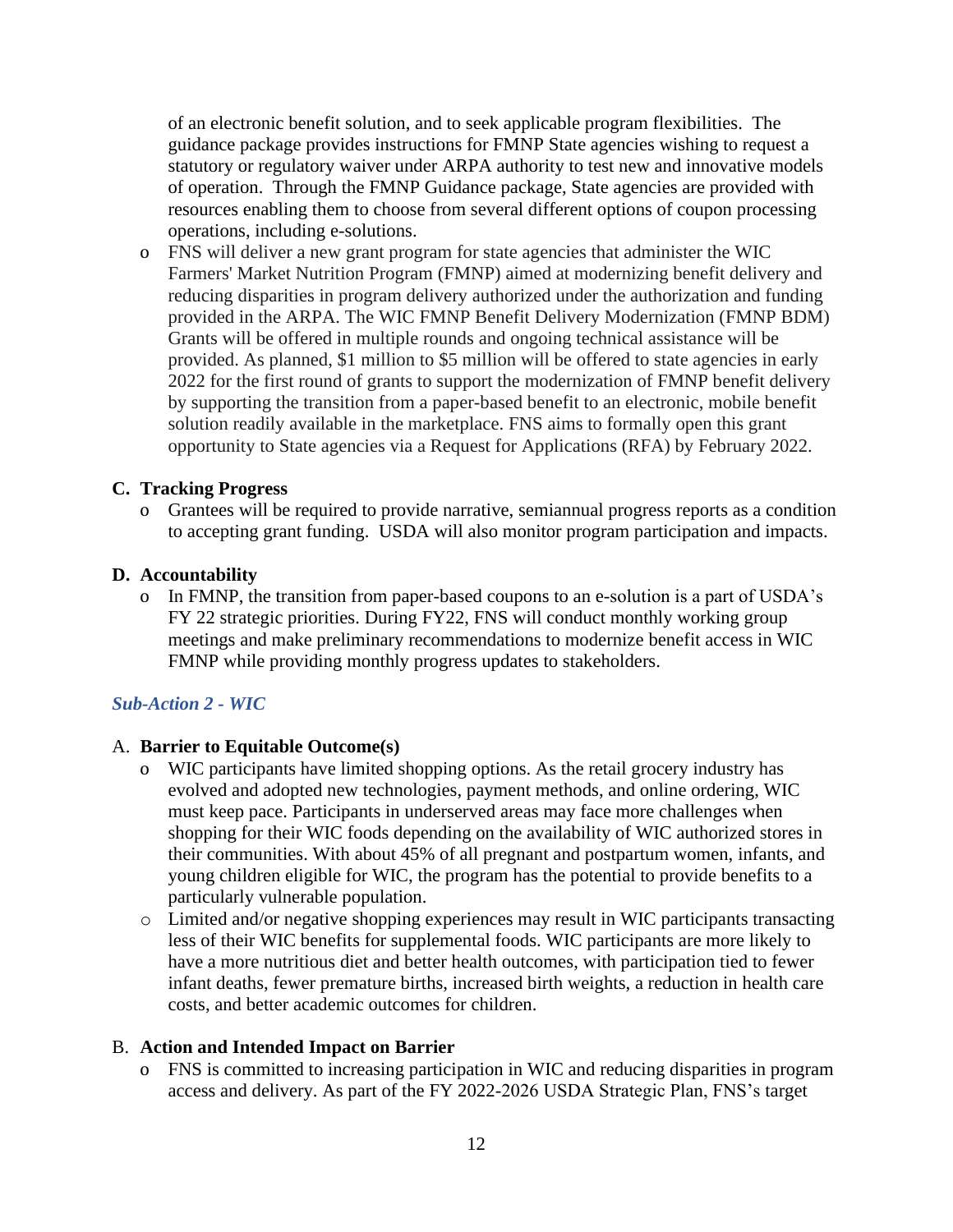goal is to increase annual average WIC monthly participation by more than 350,000 over the plan's timeframe. Recently, FNS convened more than 30 stakeholder sessions and there was broad support for USDA FNS to increase awareness among the public on WIC's benefits and services. Based on the feedback from stakeholders, FNS will develop and implement a national WIC Public Health Outreach Campaign to increase awareness of the health and nutrition benefits associated with participating in WIC. FNS will evaluate the effectiveness of the Campaign at increasing WIC enrollment and participant retention. FNS is also pursuing contractual support services for the campaign which is authorized and funded through the ARPA.

o The development and publication of the WIC Online Ordering and Transactions proposed rule, to address key regulatory barriers to online ordering, as well as modernize specific regulations that do not reflect current technology and facilitate the Program's EBT. In addition, providing funding to WIC State expand the implementation of online ordering, increased adoption of self-checkout, and collaborations with retail and other WIC partners will address the known barriers.

### C. **Tracking Progress**

o USDA will monitor the successful implementation of WIC online ordering and transactions subgrant projects; and increased adoption (number) of WIC authorized vendors offering online ordering, transactions, and/or self-checkout options. For WIC eligibility and coverage, FNS will be reviewing new methodological approaches. These approaches will then allow FNS to revise estimates of WIC eligibility and program reach, and gauge potential impact.

### **D. Accountability**

o All efforts to improve access and increase participation are in support of FNS' emphasis on improving the consumer experience. Progress on these efforts is communicated to internal stakeholders through monthly agency strategic priority reporting.

# **PRIORITY ACTION 4 – Increase Infrastructure Investments Benefiting Underserved Communities**

Underserved communities and populations are disproportionately impacted by the effects of economic and environmental shocks. As the world continues to experience the impacts of a pandemic and the devastating impacts of climate change, including drought, flooding, wildfire, and increased severity of storms, these communities are often on the front lines. Historic inequities have often left such communities and populations with low capacity to deal with these challenges. In fact, two-thirds of over 3,000 counties in the United States are rural and 310 of those rural communities have high and persistent levels of poverty. Rural communities are generally closer to land and water, making its residents, housing, businesses, and infrastructure more vulnerable to the impacts of climate change. Of the 310, 86% or 267 counties are rural and concentrated in persistently poor areas of the Delta Region, Appalachia, the Southern Border Region or Colonias, Puerto Rico and other insular areas, and on Native American lands. The majority (60%) of people living in persistent poverty<sup>6</sup> counties are people of color. Since investments have historically lagged in these areas, their already vulnerable position is made

*<sup>6</sup>Persistent poverty counties are counties that have had poverty rates of 20% or greater for at least 30 years. For more information, visit: [https://crsreports.congress.gov/product/pdf/R/R45100.](https://crsreports.congress.gov/product/pdf/R/R45100)*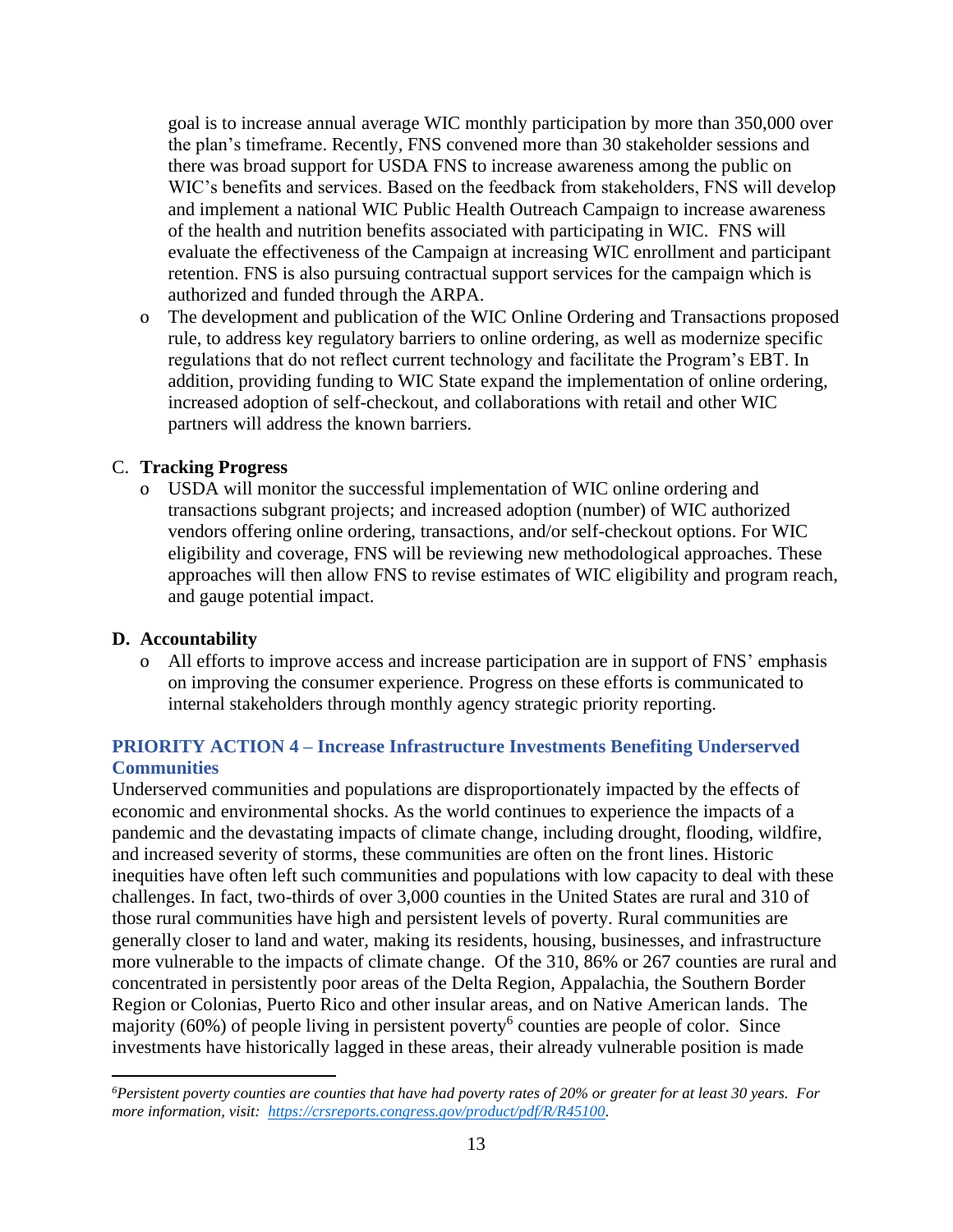worse by the inadequate and affordable access to reliable infrastructure, public services, and community economic development opportunities.

Through USDA's climate and environmental justice, the Department will drive strategic investments by implementing the [Justice40 Initiative](https://www.whitehouse.gov/omb/briefing-room/2021/07/20/the-path-to-achieving-justice40/) to support increased resilience for underserved communities and populations. Underserved communities embody a diversity of population, industry, and assets. Therefore, the Department will employ a place-based approach that delivers a suite of programs that can support both people's challenges and opportunities while fostering a sense of place and partnership with trusted local leaders, meeting where they are at, and in a way that makes sense to their overall culture and local economic needs.

In addition to directing benefits to underserved communities through the [Justice40 Initiative,](https://www.whitehouse.gov/omb/briefing-room/2021/07/20/the-path-to-achieving-justice40/) the historic funding available through the [Bi-Partisan Infrastructure Investments and Jobs Act](https://www.congress.gov/117/plaws/publ58/PLAW-117publ58.pdf) to USDA will offer a once-in-a-generation opportunity for significant investment to drive benefits to underserved communities and populations. Equity and environmental justice are fully integrated in the planning of existing programs. USDA is committed to ensuring that the new infrastructure funding are equitably invested in places with the greatest need.

### **A. Barrier to Equitable Outcome(s)**

- o The federal government makes billions of dollars available every year for community and economic development projects and activities. For many rural communities, particularly the most distressed, these resources can be difficult to identify and access. Those first in line for federal resources are often more well-resourced communities with experience navigating the federal government. Furthermore, the COVID-19 pandemic is exposing the limitations of the typical competitive grant model and has shed light on gaps in access to resources to effectively meet the needs of rural community members. The current availability of competitive financial program resources is not enough to build equitable rural prosperity.
- o Communities applying for federal resources to implement community and economic development projects often focus their proposals on immediate needs only. This is a missed opportunity to design projects that meet both immediate needs while investing in long-term strategies that support the sustainability of local economies and advance tackle critical challenges like climate change that affect the prosperity of everyone living in a rural community.
- o Underserved communities do not always have meaningful voices in the planning, financing, and development of programs; therefore, they have been historically vulnerable to environmental justice issues such as disproportionate impacts of pollution and exclusion from the economic benefits of federal government activities. Programs are not administered with the needs of such communities and populations in mind, and therefore often are not accessible or responsive to their needs.
- o Over the past four years, USDA environmental justice capacity, infrastructure, and responsibilities deteriorated with no nationally adopted policy and no standards for agencies and programs to consistently implement and measure. There is a need for structured staff capacity.
- o As rural communities continue to experience population loss, higher rates of poverty, and lower educational attainment, the USDA's [ERS](https://www.ers.usda.gov/topics/rural-economy-population/rural-poverty-well-being.aspx) is focusing its research on factors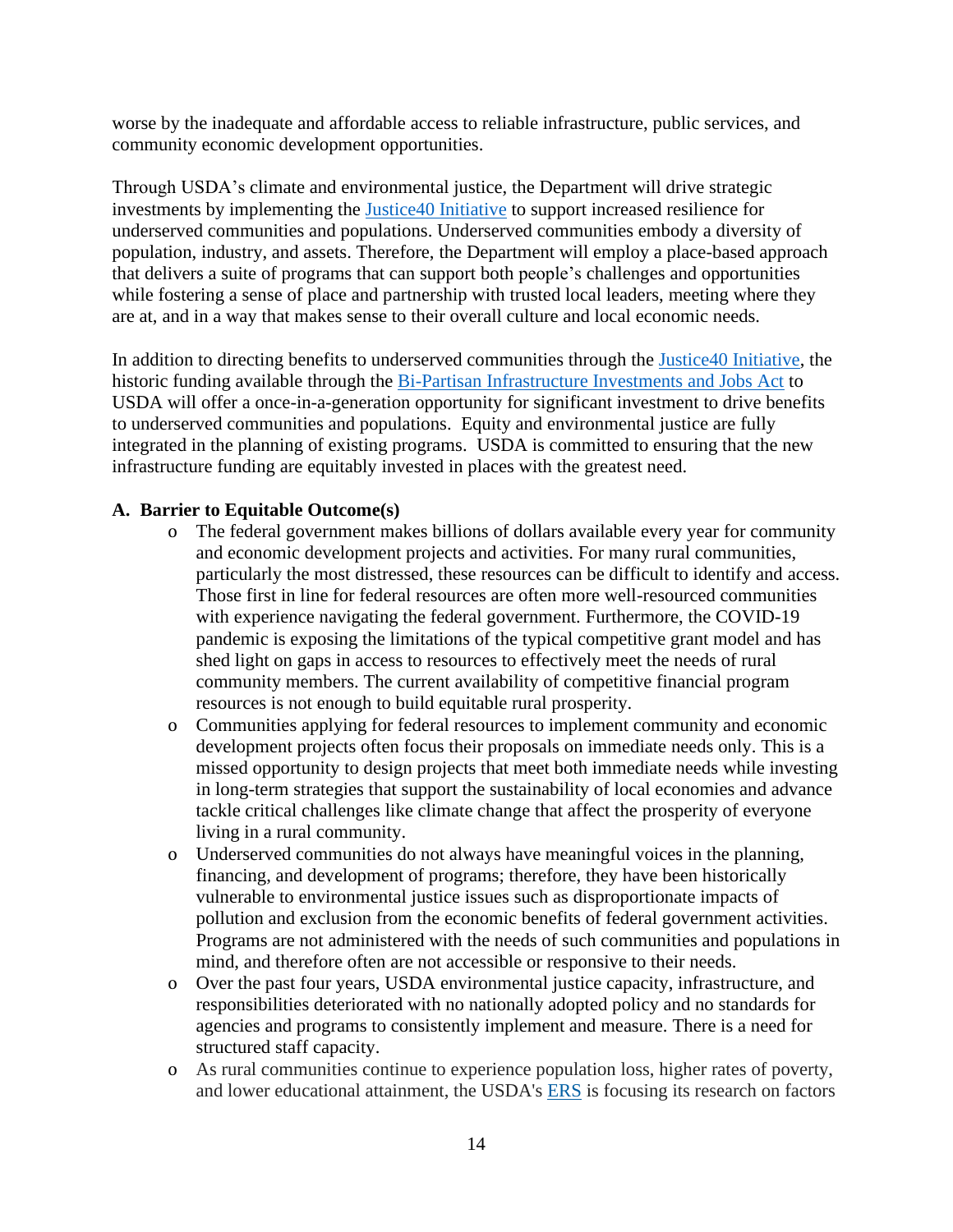that affect the income and poverty status of rural residents and their participation in federal assistance programs.

o If not addressed, programs will continue to fail to meet the needs of underserved communities and populations, contributing to the disproportionate negative impacts of climate-change and other economic or environmental shocks.

- o *Establish a Place-Based Model to Deliver Federal Rural Development Resources:*  Rural places need new service delivery methods which are intentionally developed to support their rural priorities and objectives. USDA will establish a place-based all-of government model to ensure rural communities benefit from targeted partnership with a collaborative network of multiple federal agencies and programs. This model will provide communities with direct access to diverse resources where unique needs are matched with the right support. Lessons learned will inform future federal rural policy development and investment strategies and tools.
- o *Fully Implement Priority Points in FY 2022 Rural Development Programs:* Many USDA Rural Development grant and technical assistance programs have the potential to support long-term equitable rural prosperity by leveraging funding assistance to key Administration priorities. As such, USDA is incorporating key Administration priorities into Rural Development program scoring and associated funding announcements beginning with the fiscal year (FY) 2022 funding announcements. These priorities build upon RD's continuing commitment to serving traditionally underserved and economically challenged rural areas, such as Persistent Poverty Counties. The key Administration priorities are for projects that:
	- − Assist Rural communities in recovering from the impacts of the COVID-19 pandemic, particularly disadvantaged communities.
	- − Ensuring all rural residents have equitable access to RD programs and benefits from RD funded projects.
	- − Reduce climate pollution and increasing resilience to the impacts of climate change through economic support to rural communities.
- o *Implement Justice40 Initiative:* USDA is part of the Biden-Harris Administration's Justice40 Initiative, which sets a goal of delivering 40% of the overall investment benefits from certain federal programs to underserved/disadvantaged communities. USDA has mobilized a task force across the Department to identify a set of covered programs, define the key benefits that should be increased for underserved communities through those programs to the extent possible, and metrics associated with each program. The Department is now in the process of developing a Justice 40 implementation plan. This will include:
	- − **Program Modification Plan:** For each covered program, USDA program teams will identify actions they will take to increase the benefits of the programs to underserved communities and populations. The goal will be to begin implementation starting Q2, 2022, if it has not already started.
	- − **Geographic Targeting Methodology:** If applicable, programs will convey their methodology for geographically targeting underserved or disadvantaged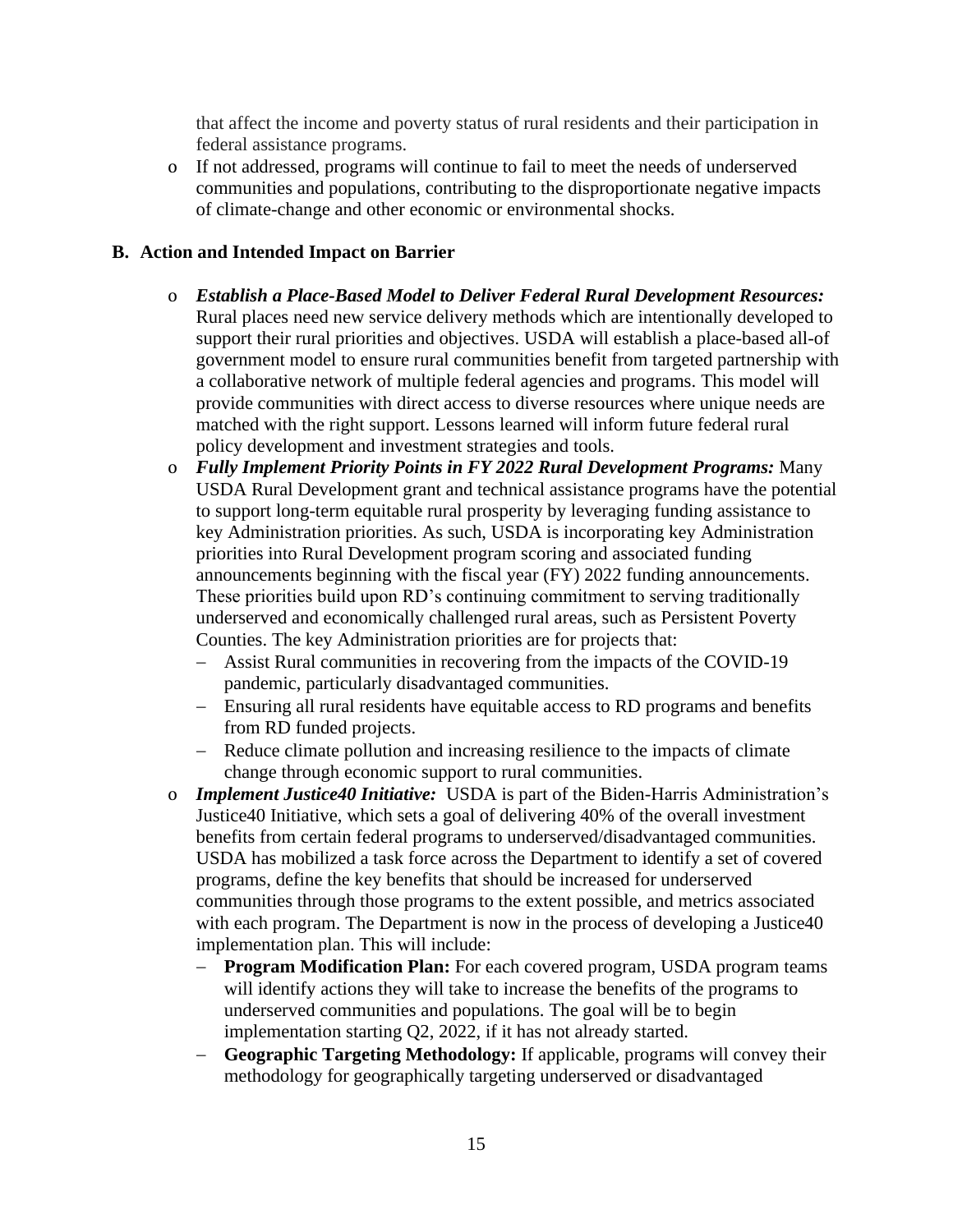communities, noting that USDA awaits guidance on the release and use of the CEQ Climate and Economic Justice Screening Tool.

- − **Staff Training Plan**: Agencies will formulate a plan to train state and local staff to implement Justice40 program changes.
- − **Budget:** Agencies will provide a plan on how to prioritize Justice40 implementation in FY22 budget (to extent possible), FY23 budget (to extent possible – incorporate in pass back process), and in the FY24 budget planning process
- − **Stakeholder Engagement:** Agencies will lay out a plan for ongoing stakeholder engagement to inform program implementation planning and garner ongoing feedback.
- − **Interagency Collaboration:** USDA agencies will identify areas for coordination with others in the federal family.
- o *Update and Implement the USDA Environmental Justice Strategy:* USDA will employ a department-wide process to update the Department's Environmental Justice Strategy as required by established policies and procedures. This will incorporate Justice40 implementation and other Environmental Justice priorities to drive benefits to underserved communities.

# **C. Tracking Progress**

- o *Next 1-2 Years:* USDA will drive increased benefits to underserved communities through its place-based approach and Justice40 covered programs and submit regular metrics to OMB as directed. It will also update and finalize its Environmental Justice Strategic Plan.
- o *Next 2-3 Years:* Based on lessons learned, USDA will modify or broaden this effort to other programs across the department.

## **D. Accountability**

- o Monitor application pipeline from underserved communities and track and report investment annually.
- o Comply with OMB reporting requirements<sup>7</sup> on Justice 40.
- o USDA will develop standard metrics that will be incorporated into the Federal Environmental Justice Scorecard currently under development.

# **PRIORITY ACTION 5 – Advance Equity in Federal Procurement**

USDA is one of the largest departments in the federal government both in workforce and programs. If the spending of those dollars is carefully considered, we have the potential to make tremendous impact in the recovery of our small businesses from the impacts of the pandemic while improving our contract outcomes. Its ability to buy goods and services to deliver its mission can also increase opportunities for small and disadvantaged businesses and support closing the wealth gap in underserved communities. In support of implementing existing authorities and new infrastructure funding and in alignment with the federal goal of expanding

*<sup>7</sup> White House Interim Guidance on Justice40 Initiative: [https://www.whitehouse.gov/wp](https://www.whitehouse.gov/wp-content/uploads/2021/07/M-21-28.pdf)[content/uploads/2021/07/M-21-28.pdf.](https://www.whitehouse.gov/wp-content/uploads/2021/07/M-21-28.pdf)*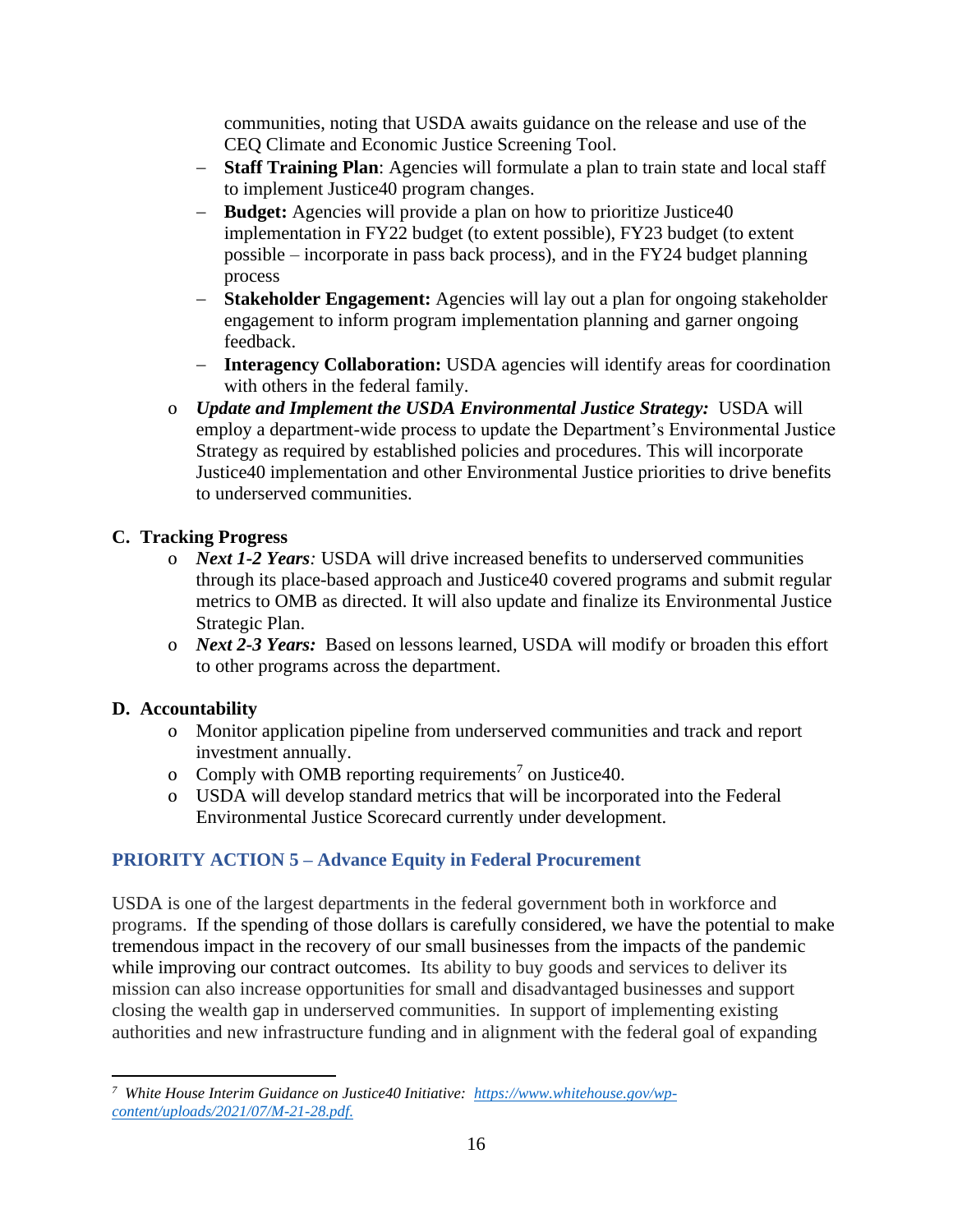fair competition and equitable opportunities for small and disadvantaged businesses – USDA procurement offices will expand outreach, strategic acquisition planning, and meet annual goals. By doing so, USDA will support small business growth and build generational wealth throughout the United States, including for firms owned by underrepresented individuals.

# **A. Barrier to Equitable Outcome(s)**

- o According to a December 2021 White House fact sheet, less than 10 percent of federal agencies' total eligible contracting dollars typically go to smalldisadvantaged businesses (SDB). At USDA, we have performed comparatively well with an average of about 16% of contracting dollars going to SDBs over the last ten years. However, given our purchasing power of about \$9 billion, we can and will do more than that.
- o Historically, the government wide contracting goal, as set and monitored by the Small Business Administration (SBA) for SDBs has been set at 10%. In the prior Administration, this threshold was the ceiling rather than the floor. It was also deprioritized in favor of the perceived efficiencies of engaging in contracts with large businesses and/or renewing existing contracts year over year. There has also been a culture of failing to incorporate acquisition and procurement goals at the decisionmaking and policy-setting levels of our Agencies. When SDBs are not prioritized from the start of a new program, there are fewer paths towards expanding access to our contracts.
- o Potential procurement partners from the small and disadvantaged business community have consistently indicated that: 1) USDA acquisition opportunities are too hard to find and too hard to understand; and 2) small businesses do not get early enough visibility into contracting opportunities at the Department, often making it impossible for them to compete with the larger companies who have business development teams and larger staffs.

- o *Implement and roll out a 21.5% SDB contracting goal across the Department*: To achieve this higher-level goal, it will be proportionally allocated to each Mission Area and strategic collaboration will be implemented with programs and procurement community. This also includes integrating procurement goals in senior executive's performance plans.
- o *Make changes to our acquisition planning process:* USDA will strengthen Acquisition Strategic Planning, provide longer lead times, and increase involvement and visibility for Office of Small & Disadvantaged Business Utilization (OSDBU) and Departmental Leadership in addition to USDA's ongoing relationship with program and procurement community.
- o *Tribal Contracting*: Review treaties, authorizing statutes, and regulations for expansion of Tribal contracting preferences such as Buy Indian Act or Tribal/Native American contracting preferences to USDA.
- o *Targeted Outreach to SDBs:* USDA will: 1) strengthen the use of GSA's forecast tool to make our contracting opportunities more easily accessible and understandable; 2) develop a new small business landing page [\(https://www.usda.gov/smallbiz\)](https://www.usda.gov/smallbiz) to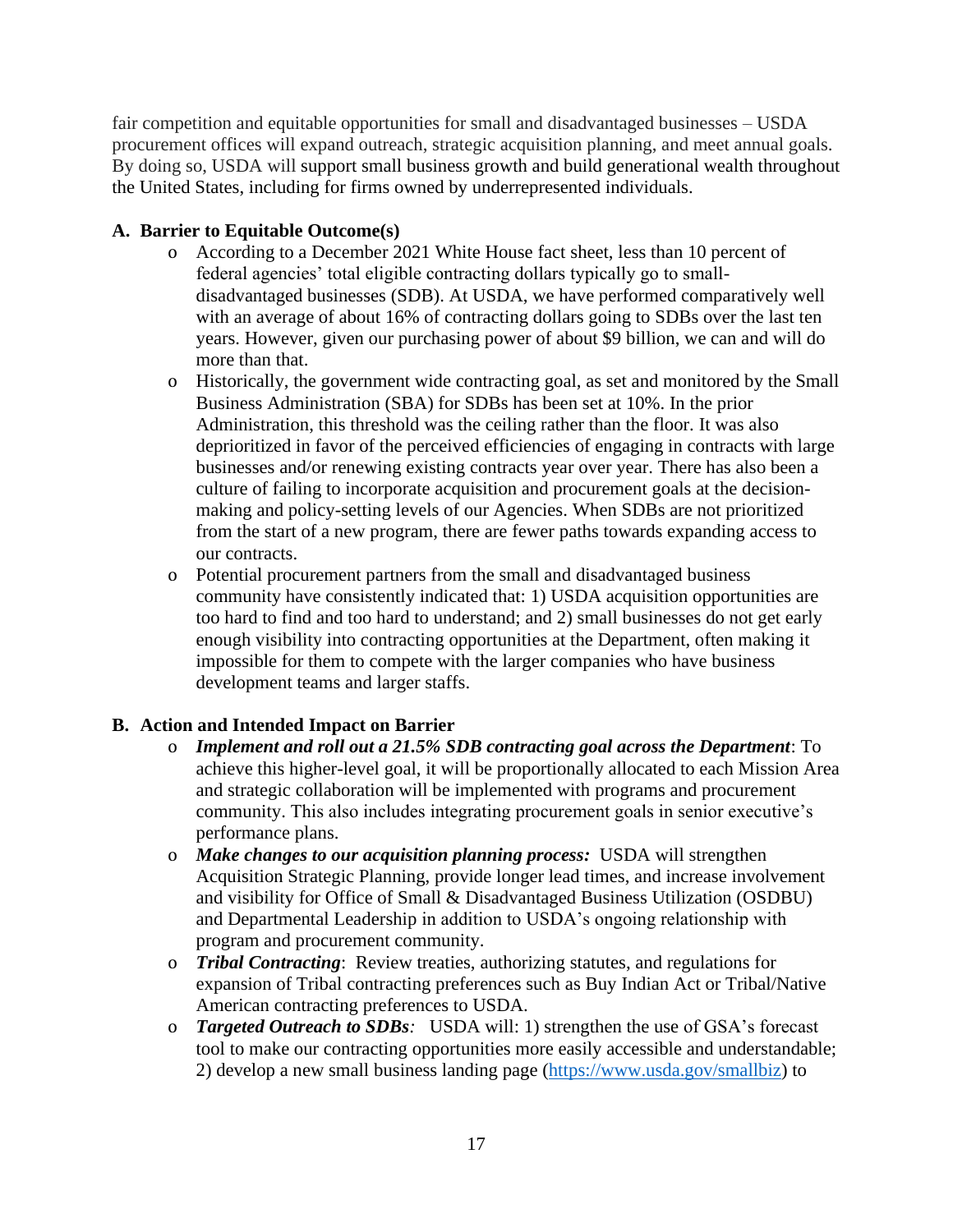make resources and opportunities easier to access and understand; and 3) require all mission areas to be equitable in their procurement outreach and acquisition strategies.

# **C. Tracking Progress**

- o *Next 1-2 Years:* By statute, the Department's progress and volume of contracting dollars that go to small and disadvantaged businesses is measured by SBA in close consultation with OSDBU in each Department. In addition to this standard scoring, we have developed a detailed dashboard in consultation with the Chief Data Officer. This dashboard breaks contracts down to the level of ethnicity of the business owner and is refreshed in real time from SAM.gov.
- o *Next 3-5 Years:* While the SDB goal is reset every year by the SBA in consultation with OMB, we can expect that over the next five years, that goal will sit around 22 to 24% for the USDA. One way of measuring success will be how close we are able to get to that goal year after year. Another way of how we will measure success is in close consideration of our recently created dashboards. We want the percentages of our small business contract allocations to more closely reflect the diversity of the customers we serve.

## **D. Accountability**

- o USDA will comply with SBA's standard reporting and grading process.
- o In addition, the Department's Contracting Deskbook will be updated to add policies procedures on acquisition planning, forecasting, and reporting.
- o Procurement goals will be included in performance plans for USDA leadership.

## **PRIORITY ACTION 6 – Increase Tribal Trust and Treaty Responsibilities**

In the last year, USDA has strengthened its commitment to Tribal nations. USDA has made a commitment to fulfill its tribal trust and treaty responsibilities through removing the unique barriers for indigenous and tribal access to USDA programs and services, promoting tribal selfdetermination to enable greater self-governance and decision making**,** and adapting USDA's programs to include tribal values and indigenous perspectives. Over the years, USDA's obligations and commitments have not been consistently implemented. Historic discriminatory practices as well as not honoring treaties has led to an erosion of trust with Tribal communities and inequitable program delivery. USDA is making a strong commitment to reduce barriers faced by Tribal nations, expand tribal self-determination, and incorporate indigenous values in our programs.

### **A. Barrier to Equitable Outcome(s)**

- o Within USDA programs, lack of consideration of the unique legal status of tribes, tribal jurisdiction, and tribal trust land status into USDA regulations and policies has significantly hindered access to a wide berth of USDA programs for tribes and Native Americans.
- o Regarding federal lands under our stewardship, USDA land management agencies have exhibited an inconsistent mastery of tribal treaties and knowledge of the tribal trust responsibility.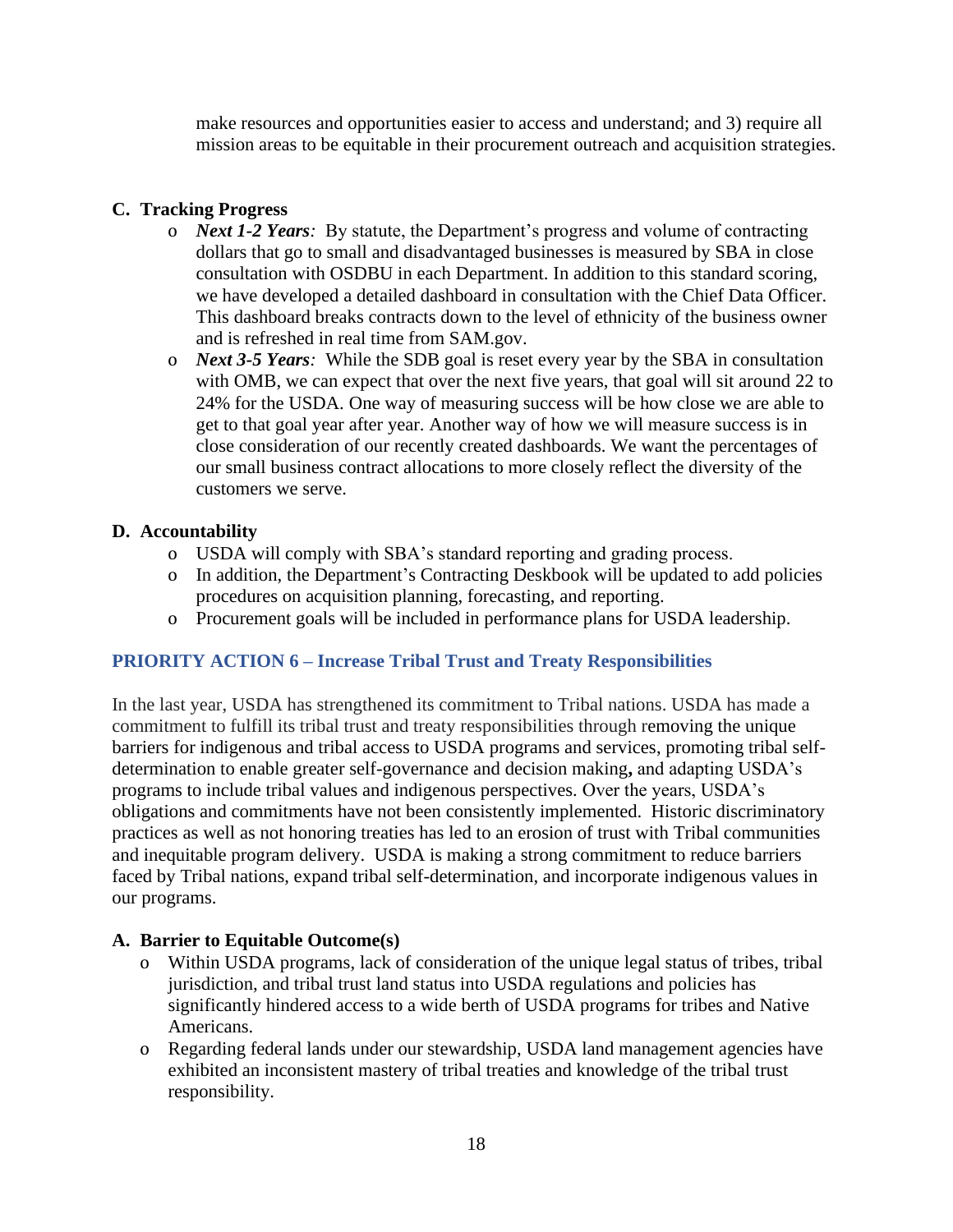- o The lack of full consideration of the unique status of tribes has hindered economic development and undermined tribal jurisdiction and self-determination, which has contributed to economic uncertainty and underinvesting in tribal areas.
- o These barriers have resulted in inconsistent enforcement and protection of tribal treaty rights and incorporation of indigenous values regarding federal lands.
- o Based on program data, historical discrimination, and civil rights cases, and through numerous Tribal consultations, USDA received feedback on the shortcomings of program delivery and other program inequities affecting Tribal nations.

- o **Reduce Barriers to access.**
	- − *Ensure Tribal Lands are Eligible for USDA Programs.* There is inconsistency across USDA in how tribal trust lands are classified (as federal lands or not) and treated for purposes of identifying who the "owner" is. The result is the primary manner tribes/Native Americans own land, in trust, is being deemed ineligible.
	- − *Ensure Tribal-Owned Entities are Eligible for USDA Programs.* Tribal nations have no tax base and usually participate in the private marketplace to generate governmental revenue. They create wholly government-owned tribal corporations. These corporations are a hybrid, they are both governmental and "commercial." We struggle with categorization and therefore eligibility of Tribal Owned Corporations.
	- − *Remove "Legacy" Preferences on Tribal Lands***.** Historically USDA funds projects on Indian reservations without permission of the Tribe, and then prioritizes that legacy borrower for future financing. This has resulted in shutting tribes out serving their own nations.
	- − *Consistently Enforce Tribal Treaties/Statutes***.** It has been challenging to adhere to the treaty obligations without easy access to the applicable treaties. OTR and DOI-BIA are funding a searchable/indexed publicly accessible Treaty Database. USDA will also work on treaty trainings and hiring additional expertise.
	- − *Institutionalize Tribal Jurisdiction/Sovereignty Over Tribal Lands***.** Tribes have civil/regulatory jurisdiction over their lands. USDA has historically not incorporated this into our programs. We are beginning with requiring tribal resolutions of support.
	- − *Improve Tribal Contracting***.** USDA purchasing and distribution policies/practices to buy and distribute Indigenous foods in smaller batches and seasonal purchasing to more targeted clients. Review tribal contracting preferences.
	- − *Improve Hiring for Tribal Facing Positions***.** Due to the complexities of federal hiring, USDA has predominantly been hiring for Tribal related positions from only within USDA, effectively shutting out Tribal citizens and experts in Tribal issues with appropriate skillsets from applying. A new advisory streamlining processes targeted to bring in new and appropriately skilled talent has been issued.
- o **Expand Tribal Self-Determination Policies.** 
	- − *Forest Service***.** Ensure that Tribal governments have an integral role in decisionmaking related to the management of Federal lands, including the promotion of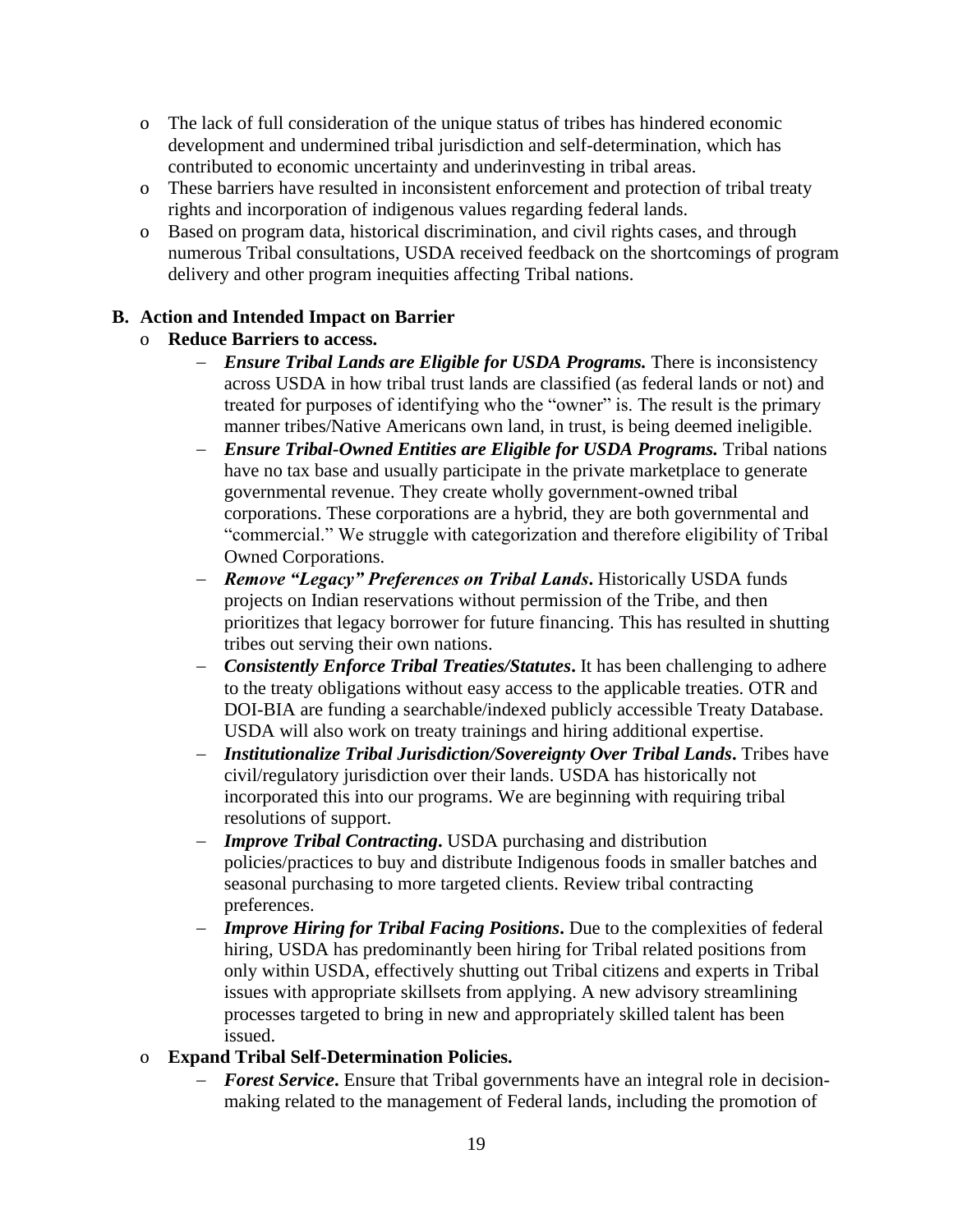co-management and co-stewardship opportunities. Incorporate traditional values and perspectives in management decisions and enhance the protection of sacred sites and resources.

- − *Food and Nutrition***.** The 2018 Farm Bill authorizes USDA's Forest Service and Food and Nutrition Service to enter into self-determination demonstration projects for the first time. The first set of tribal demonstration projects, [announced on](https://www.fns.usda.gov/news-item/fns-0010.21)  [November 1,](https://www.fns.usda.gov/news-item/fns-0010.21) are important steps to increase tribal food sovereignty and support tribal food economies.
- − *Statutory Review***.** Importantly, USDA will also review current statutory authorities, regulations, and policies that can be used to promote tribal sovereignty and self-determination throughout USDA, with an eye towards expansion.

# o **Incorporate Indigenous Values and Perspectives.**

- − *Indigenous Food Sovereignty Initiative<sup>8</sup>* : USDA will promote traditional food ways, Indian Country food and agriculture markets, and Indigenous health through foods tailored to American Indian/Alaska Native (AI/AN) dietary needs.
- − *Indigenous Traditional Ecological Knowledge (ITEK)***.** USDA will identify the appropriate positions, tailor the job descriptions, and hire within each agency expertise in ITEK.

# **C. Tracking Progress**

- o *Next 1 - 2 years:* Identify clear paths for removal of each barrier. Implement and incorporate FDPIR and FS tribal demonstration pilots and resolve identified issues; stabilize a permanent self-determination office. Identify areas for incorporation of indigenous values and positions in each agency.
- o *Next 3-5 years*: Implement the appropriate policy, regulation, or statute to remove each barrier. Expand tribal pilot participation by 30% with increased outreach and funding. Hire ITEK positions in each agency.

# **D. Accountability**

- o We will hold an annual all-of-USDA tribal consultation and report out on equity and barriers. Reporting to Tribal nations what barriers we have identified and what progress has been made. Holding ourselves directly accountable to our tribal nations.
- o Establish a governance and reporting structure for the actions taken to remove each barrier identified in this plan. This structure will be led by the Chief of Staff in partnership with OTR and will require each affected USDA entity to demonstrate the actions taken and results to-date toward achievement of the objective.

*<sup>8</sup> USDA is partnering with tribal-serving organizations to reimagine federal food and agriculture programs from an indigenous perspective and inform future USDA programs and policies. For more information, visit: <https://www.usda.gov/tribalrelations/usda-programs-and-services/usda-indigenous-food-sovereignty-initiative>*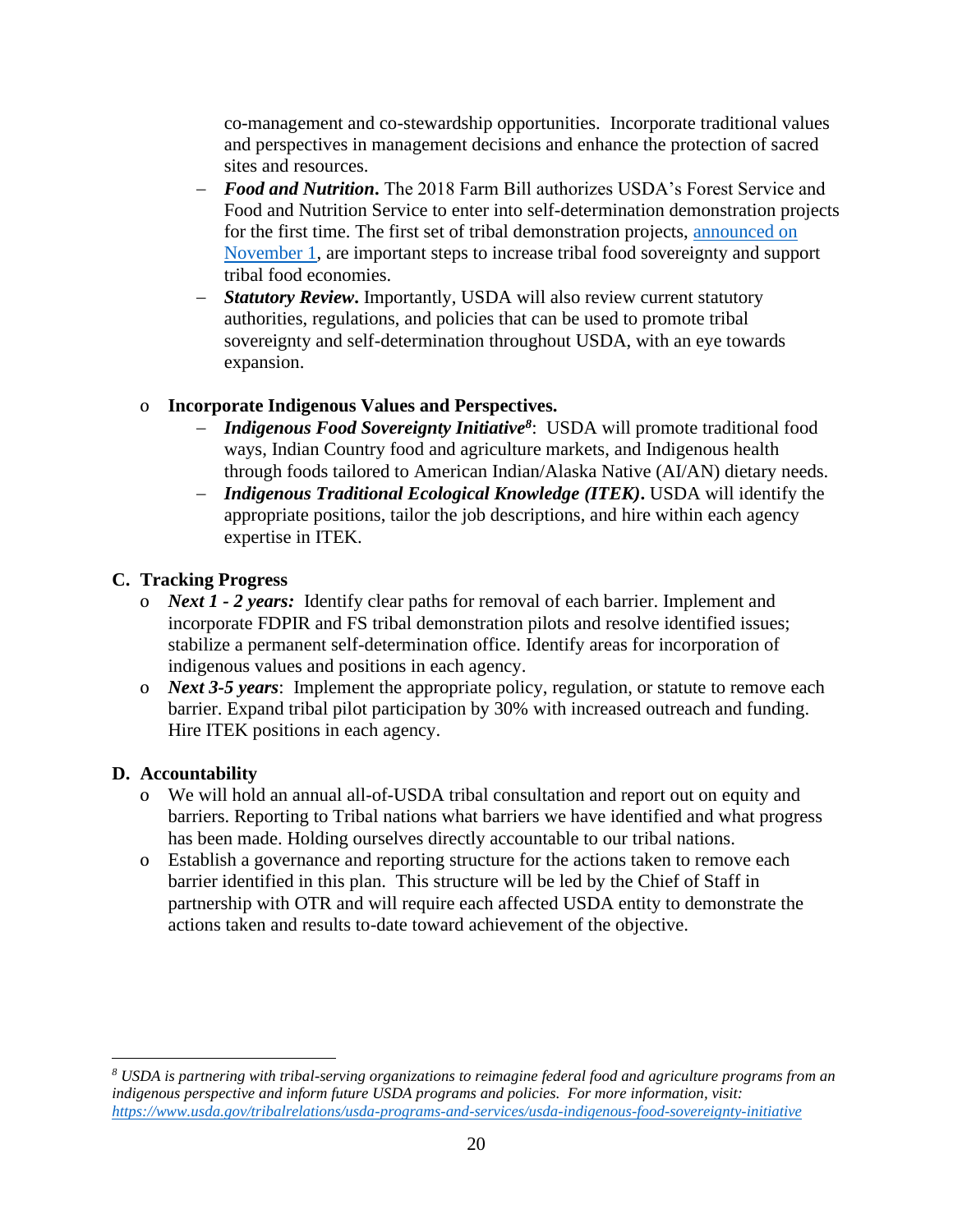# **PRIORITY ACTION 7 – Upholding Civil Rights and Institutionalizing Civil Rights and Equity as part of the DNA and culture of USDA**

USDA has a long history of being on the wrong side of civil rights. From systemic discrimination in program design to a failure to properly investigate and resolve complaints of discrimination in its programs, numerous internal and external reports have documented fundamental failures to protect the civil rights of USDA customers. Due in part to these failures, thousands of minority farmers filed various class action lawsuits under the Equal Credit Opportunity Act (ECOA) and the Administrative Procedure Act (APA), and USDA's Office of Civil Rights has been challenged to maintain trust among both internal and external stakeholders.

Under Secretary Vilsack's leadership during the Obama Administration, USDA acknowledged this history and took steps to chart a new era for Civil Rights at the Department. As an initial step toward reckoning with the past, USDA worked with Congress and the Department of Justice to settle the *In re Black Farmers Discrimination Litigation* (*Pigford* 2) and *Keepseagle* class actions, to provide a voluntary claims settlement program for farmers and ranchers in the *Garcia* and *Love* cases, and to make available over \$2 billion for cash relief, tax relief, debt relief, and capacity building programs for claimants. While there was progress towards making civil rights foundational to USDA policies, programs, and culture, much of this has been undermined over the past five years through budget cuts, arbitrary reorganizations of the USDA Office of the Assistant Secretary for Civil Rights (OASCR) and Mission Area offices that diminished the capacity to perform core civil rights functions, and executive actions that banned diversity training and special emphasis programs.

The Biden-Harris Administration, Secretary Vilsack, and Deputy Secretary Bronaugh have made upholding civil and constitutional rights and ensuring that all USDA applicants, customers, employees, and stakeholders are provided fair access to all opportunities, programs, and services a top priority and foundational to the USDA equity agenda. This commitment includes promoting, upholding, and enforcing civil rights in an effective, efficient manner and institutionalizing civil rights as part of USDA's culture and norms. This commitment will also be mirrored and included in the upcoming DEIA plan as USDA acknowledges the criticality of supporting and ensuring civil rights for all, including our internal customers.

### **A. Barrier to Equitable Outcome(s)**

- o Civil rights complaints that are not processed efficiently and effectively erode trust in the systems that are intended to protect civil rights and stakeholders' faith in USDA's commitment to civil rights.
- o The OASCR faces consistent staffing limitations and needs a broader set of competencies (e.g., data science, law, program evaluation) so the office has the skills and capacity it needs to deliver on its mission; Mission Area offices of civil rights are not consistently empowered nor coordinated with one another and OASCR.
- o Underinvestment in human capital, the lack of coordination in linking program performance metrics to data-driven civil rights impacts, and the proper training of USDA staff in the skills and competencies needed have hampered civil rights teams across the department and resulted in a workforce that needs more education and more avenues for upholding civil rights and advancing equity.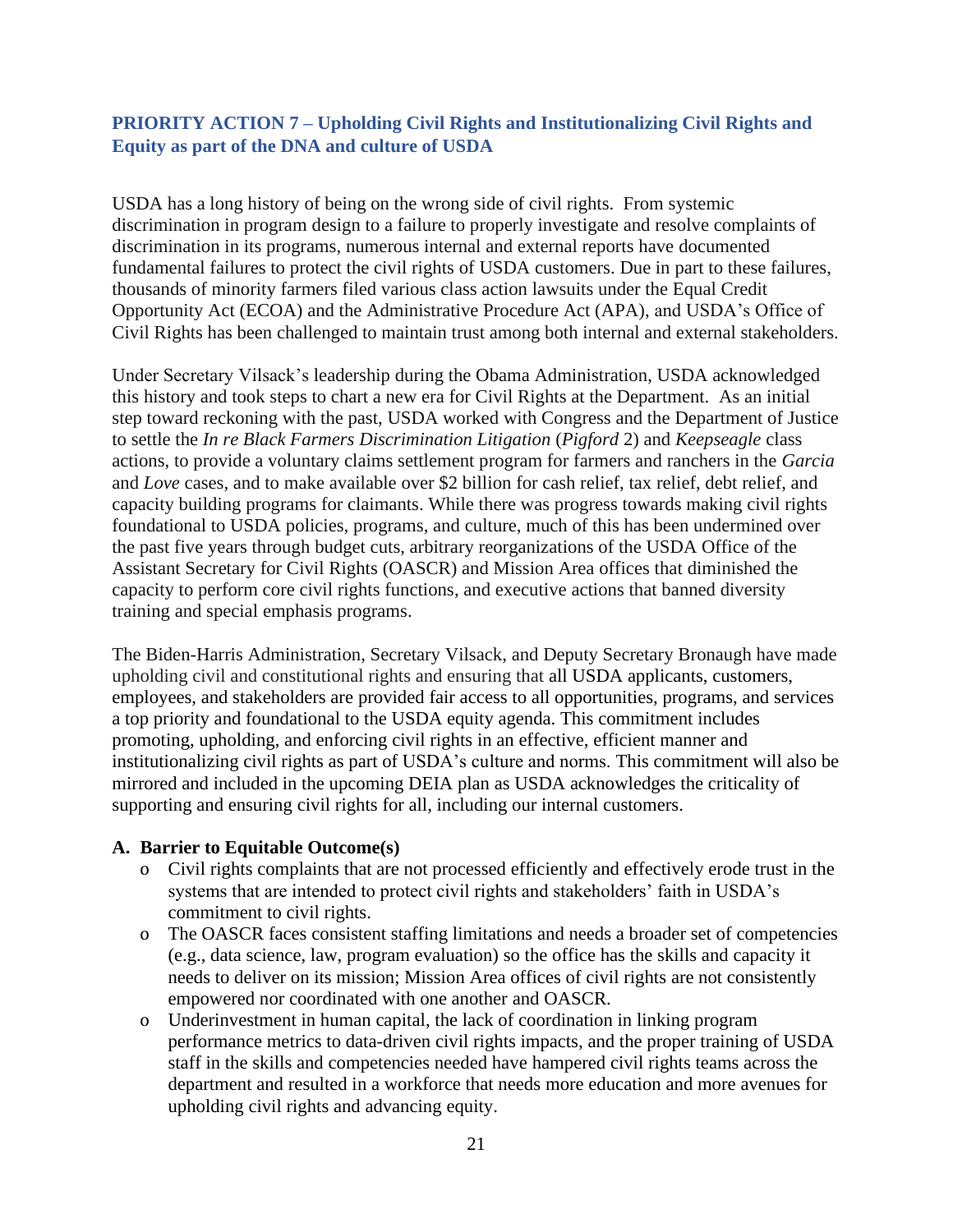- o The skills and processes to properly investigate and resolve programmatic complaints differ substantially from the skills and processes required to process equal employment opportunity complaints.
- o USDA has not made the necessary connections between its civil rights specialists and individuals with programmatic expertise to support OASCR's work. There is a chasm between programmatic complaints and program design. As a result, information on systemic and structural problems with USDA programs and services that are discovered via program complaints too rarely inform training, staffing, budget, program, and policy decisions.
- o The approach and tools that USDA uses to assess programs and evaluate leaders to hold them accountable are reactive, so they are of limited use in creating a culture that proactively embraces civil rights as part and parcel of policy work and enables policy makers to identify potential impacts, barriers, and changes before they occur; these tools need to be revised.
- o Data that would enable program evaluation and help USDA understand the implications of its programs and policies at a macro level often is not collected and where it is collected there is not always enough knowledge of data science and evaluation to put the data to use.
- o There are not consistent ways for stakeholder input and recommendations provided to civil rights staff to be integrated into both strategic and operational decisions on policy, program design, and implementation.

- o Resolve long-standing pending administrative cases to rebuild and maintain trust.
- o Address the staffing and capacity needs of both the Office of the Assistant Secretary for Civil Rights and Mission Area and Agency civil rights offices. Ensuring offices are appropriately staffed and staff have the skills, tools, knowledge, and the support they need to perform their duties is essential to the basic function of USDA civil rights offices.
- o Assess the 2018 OASCR proposed rule and associated internal management realignment actions that created ambiguity around roles and responsibilities for Mission Area and Agency civil rights offices. This will enable Mission Area and Agency civil rights staff to execute their mission and be more involved both in ensuring accountability for civil rights violations and ensuring that decision-makers at the Mission Area and Agency level understand the civil rights impacts of program and policy choices.
- o Prioritize training on civil rights, equity, and other core competencies critical to reducing barriers to access and crafting equitable policies and programs for USDA staff and leaders within civil rights and throughout the Department. This knowledge is essential to building an agency that deeply values civil rights and ensures equity is at the center of policy and practice.
- o Devise systems that ensure programmatic complaints are mitigated and when they occur – processed efficiently and effectively and translate into recommendations for changes in policies and programs that Mission Area and Staff Office leaders can put into action to improve USDA programs in real time.
- o Assess how existing mechanisms for holding programs and USDA leaders accountable for civil rights can be built upon to institutionalize a culture of civil rights and proactively address civil rights and equity in policy design and implementation.